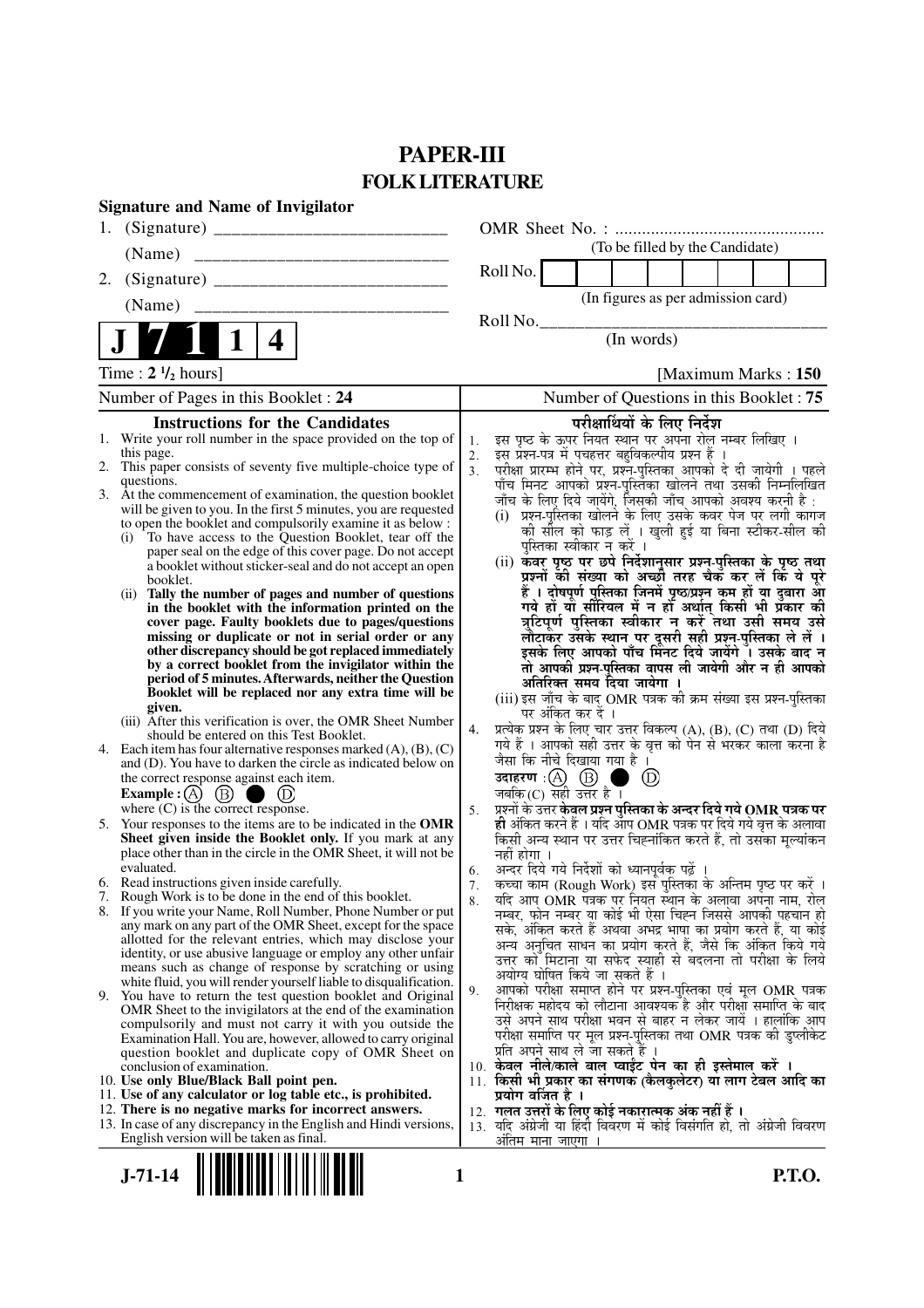## **FOLK LITERATURE Paper – III**

**Note :** This paper contains **seventy five (75)** objective type questions of **two (2)** marks each. **All** questions are compulsory.

- **1.** Folklore which is taken out of context and used for other purposes with or without altering the same is called
	- (A) Meta folklore
	- (B) Urban folklore
	- (C) Applied folklore
	- (D) Rural folklore
- **2.** William John Thoms defined folklore as the
	- (A) 'artistic communication in small groups'
	- (B) 'cultural product of a group of people'
	- (C) 'behaviour of a group of people'
	- (D) 'traditional beliefs, legends and customs current among the common people'
- **3.** Narratives that concentrate on representative incidents of named individuals or groups are known as
	- (A) Episodes (B) Anecdotes
	- (C) Motifs (D) Allegories
- **4.** What is the functional role of Folklore ?
	- (A) Religious and Psychological issues are settled
	- (B) Validation of beliefs and rituals
	- (C) Legends glorify conduct
	- (D) All the above
- **5.** "The Folklore of a people can be fully understood only through knowledge of their culture"  $-$  is stated by
	- (A) William Bascom
	- (B) Malinowski
	- (C) Franzy Boas
	- (D) Alan Dundes

## Paper-III 2 J-71-14

- **6.** Panchatantra deals with
	- (A) Fairy tales
	- (B) Numskull tales
	- (C) Moral tales
	- (D) Religious tales
- **7.** "A group of words which is regularly employed under the same material conditions to express a given essential idea" is known as
	- (A) Formula (B) Refrain
	- (C) Chorus (D) Parole
- **8.** One of the well known indigenous tribes of the Eastern Ghats whose traditional economy is huntinggathering
	- (A) Garo (B) Chenchu
	- (C) Bhil (D) Khasi
- **9.** The popular Soap-Opera "Ramayana' is produced by
	- (A) B.R. Chopra
	- (B) Rama Naidu
	- (C) Siddharta Basu
	- (D) Ramanand Sagar
- **10.** The custom of marrying maternal uncle to his sister's daughter is called
	- (A) The patrilineal system
	- (B) The matrilocal system
	- (C) The avunculate system
	- (D) The trilineal system
-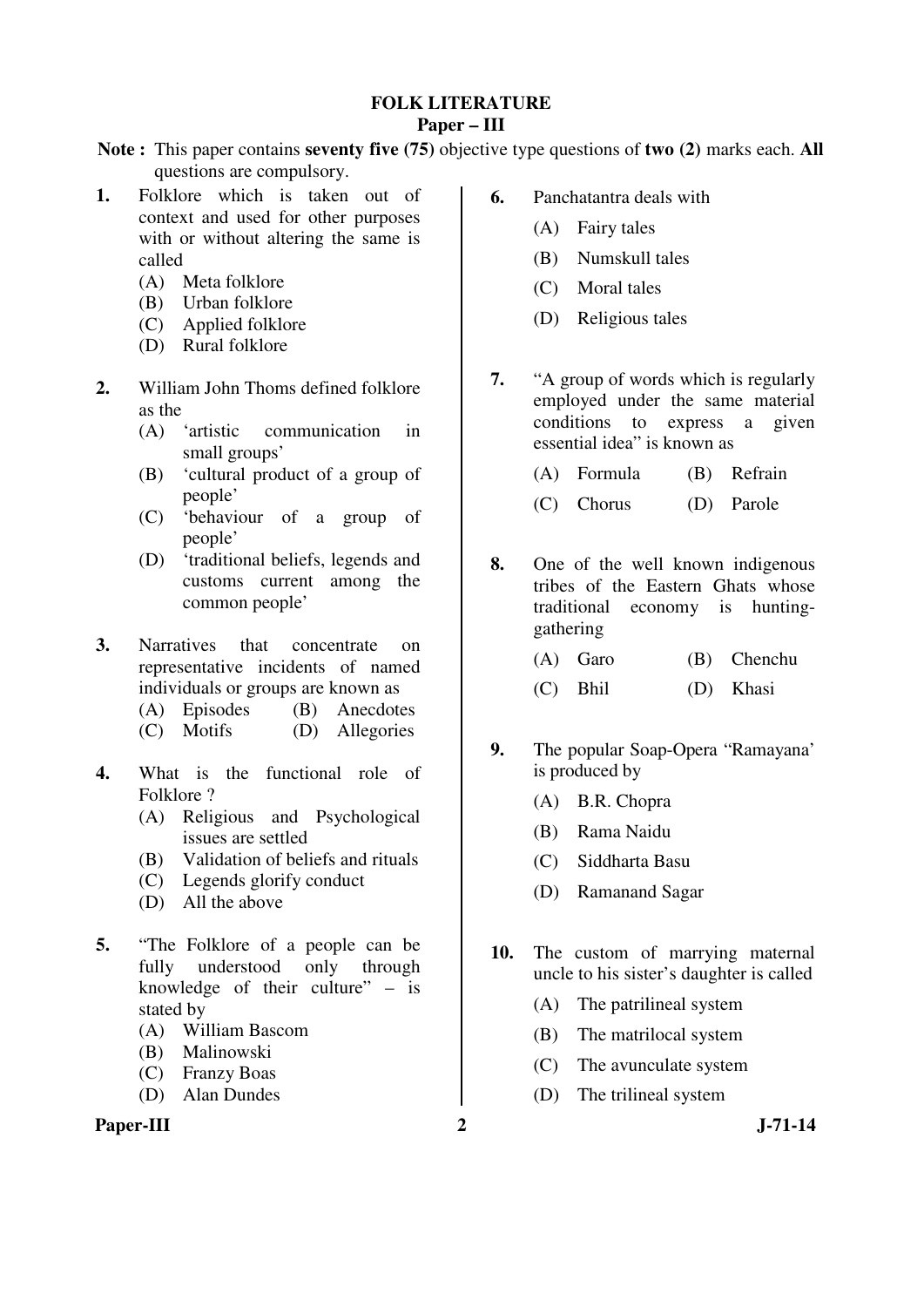# लोक साहित्य

# ¯ÖÏ¿®Ö¯Ö¡Ö **– III**

स्**चना:** इस प्रश्नपत्र में **पचहत्तर (75)** बह-विकल्पीय प्रश्न हैं । प्रत्येक प्रश्न के **दो (2)** अंक हैं । सभी प्रश्न अनिवार्य हैं

- **1.** वह लोकवार्ता जो संदर्भ से अलग की जाती है और उसे परिवर्तन या उसके बिना किसी दसरे उद्देश्य के लिए प्रयुक्त की जाती है. कहलाती है
	- $(A)$  अधिलोकवार्ता
	- (B) नागर लोकवार्ता
	- (C) अनुप्रयुक्त लोकवार्ता
	- $(D)$  ग्रामीण लोकवार्ता
- 2. विलियम जे थाम्स ने लोकवार्ता को किस रूप में परिभाषित किया है ?
	- $(A)$  छोटे समूहों में कलात्मक संप्रेषण
	- (B) लोगों के एक समूह का सांस्कृतिक उत्पाद
	- (C) लोगों के एक समह का व्यवहार
	- (D) साधारण लोगों में प्रचलित पारम्परिक विश्वास, दंत कथाएँ और रिवाज
- 3. नामोल्लिखित व्यक्तियों अथवा समूहों की प्रतिनिधि घटनाओं पर केन्द्रित आख्यान कहलाते हैं
	- (A) उपाख्यान (B) किस्सा
	- (C) अभिप्राय (D) रूपक
- **4.** लोकवार्ता की प्रकार्यात्मक भमिका क्या है ?
	- $(A)$  धार्मिक और मनोवैज्ञानिक मुद्दों का हल
	- (B) विश्वासों और कर्मकांडों का वैधीकरण
	- $(C)$  दन्त कथाएँ आचरण को महिमामंडित करती हैं ।
	- (D) उपर्युक्त सभी
- **5.** "किसी जन समुदाय की लोकवार्ता को उसकी संस्कृति के ज्ञान से ही समझा जा सकता है ।" यह किसने कहा है ?
	- $(A)$  विलियम बास्कॉम  $(B)$  मैलिनोवस्की
	- (C) फ्रेंजी बोआस (D) एलन डुंडीस

- **6.** पंचतंत्र का सम्बन्ध किससे है ?
	- $(A)$  परीकथाएँ
	- (B) मुखों की कहानियाँ
	- $(C)$  नीति कथाएँ
	- $(D)$  धार्मिक कथाएँ
- 7. शब्दों का वह समुह जो प्रदत्त अनिवार्य विचार की अभिव्यक्ति के लिए समान छांदसिक स्थिति में प्रयुक्त होता है. कहलाता है
	- $(A)$  सत्र  $(B)$  टेक
	- (C) समूह गान (D) वचन
- 8. <sup>पूर्वी घाट के किस देसी कबीले की पारम्परिक</sup> अर्थव्यवस्था शिकार-संग्रह से जुड़ी है ?
	- $(A)$  गारो  $(B)$  चेंच (C) भील (D) खासी
- **9.** लोकप्रिय धारावाहिक रामायण का निर्माण किसने किया है ?
	- $(A)$  बी.आर. चोपडा
	- (B) रामा नायडू
	- (C) सिद्धार्थ बस्
	- (D) रामानन्द सागर
- 10. मामा द्वारा बहन की लडकी से विवाह करने का रिवाज क्या कहलाता है ?
	- $(A)$  पितृपक्षीय प्रणाली
	- $(B)$  मातृ स्थानिक प्रणाली
	- (C) मातुल सम्बन्ध प्रणाली
	- (D) त्रिरेखीय प्रणाली

**J-71-14 3 Paper-III**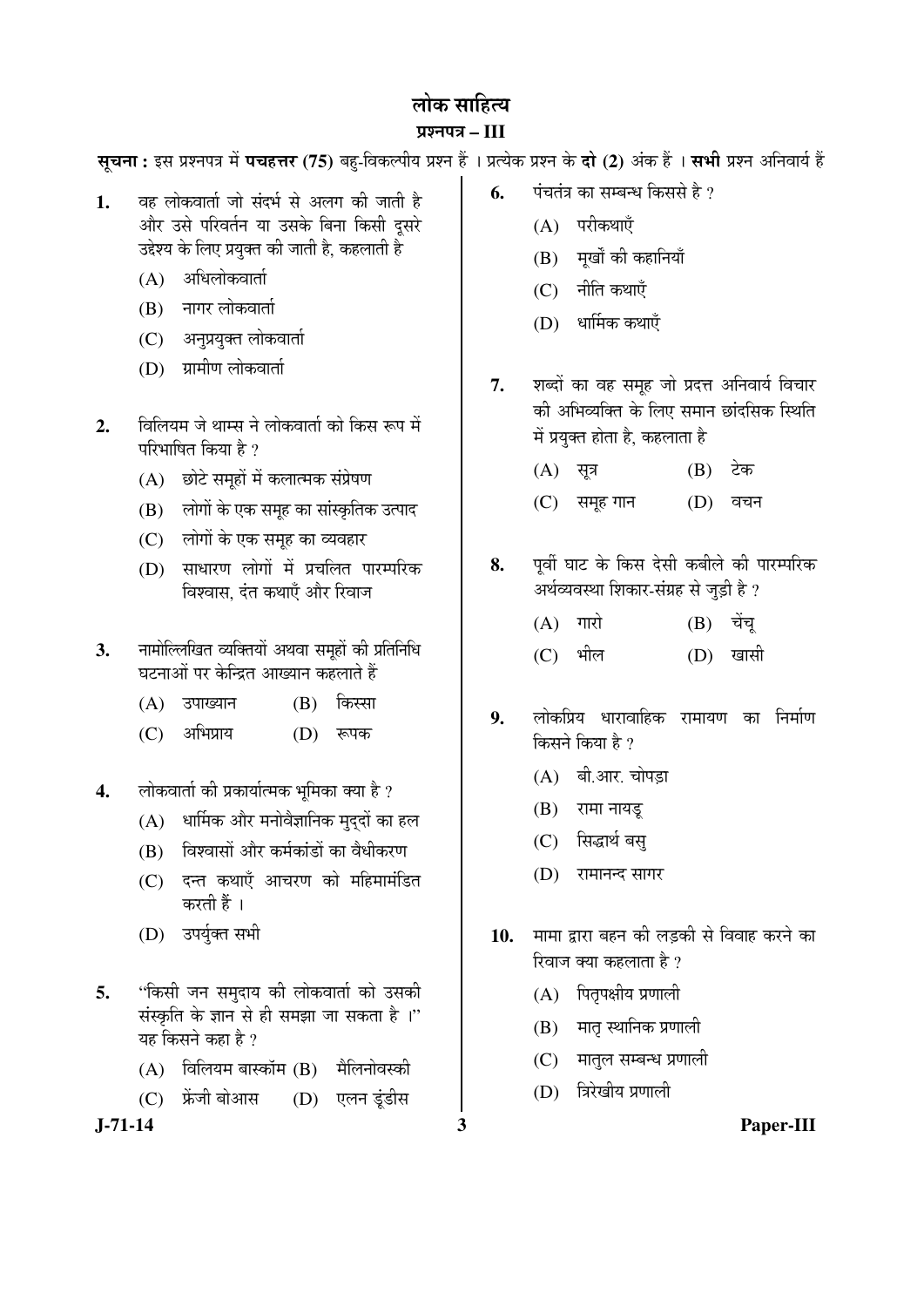- **11.** Performance refers to
	- (A) A folklore event
	- (B) A live presentation of an item of folklore
	- (C) A fleeting existence of the performance
	- (D) A description of the assemblage of the performers and the acts they perform
- **12.** 'Kangra' painting is the folk art form of
	- (A) Himachal Pradesh
	- (B) Uttar Pradesh
	- (C) Madhya Pradesh
	- (D) Andhra Pradesh
- **13.** The concept of 'Type' in folktale is propounded by
	- (A) E.K. Maranda
	- (B) Antti Aarne
	- (C) Theodore Benfey
	- (D) Warren E Roberts
- **14.** Jallikattu is a taming sport of
	- (A) Camels
	- (B) Snakes
	- (C) Goats
	- (D) Bulls
- **15.** The purpose of Free Association technique of Sigmund Freud is
	- (A) to deliver the patient from latent dreams.
	- (B) to probe into the preconscious level of mind.
	- (C) to discover the unconscious level of mind.
	- (D) to cognate the process of functioning of mind.

#### Paper-III **4** J-71-14

- **16.** Style and Artistry of the folk are the basic features of
	- (A) Metaphor
	- (B) Anecdote
	- (C) Ethnic Slur
	- (D) Aesthetics
- **17.** The German scholar who worked on Vedic Gods is
	- (A) Hermann Gundert
	- (B) Furrer Haimendorf
	- (C) Gunther Sontheimer
	- (D) Max Muller
- **18.** 'Language in context' is the field study of
	- (A) Computational linguistics
	- (B) Historical linguistics
	- (C) Sociolinguistics
	- (D) Generative linguistics
- **19.** "Folklore must be considered from the socio-political point of view as an aid to understanding the hopes and expectations of working masses in the past." – Who said it ?
	- (A) Lenin (B) Gorky
	- (C) Sokolov (D) Karl Marx
- **20.** "The materials handed on traditionally may be physical objects, ideas or words" – Who made this statement ?
	- (A) Marian W. Smith
	- (B) E.B. Tylor
	- (C) Archer Taylor
	- (D) George Hergog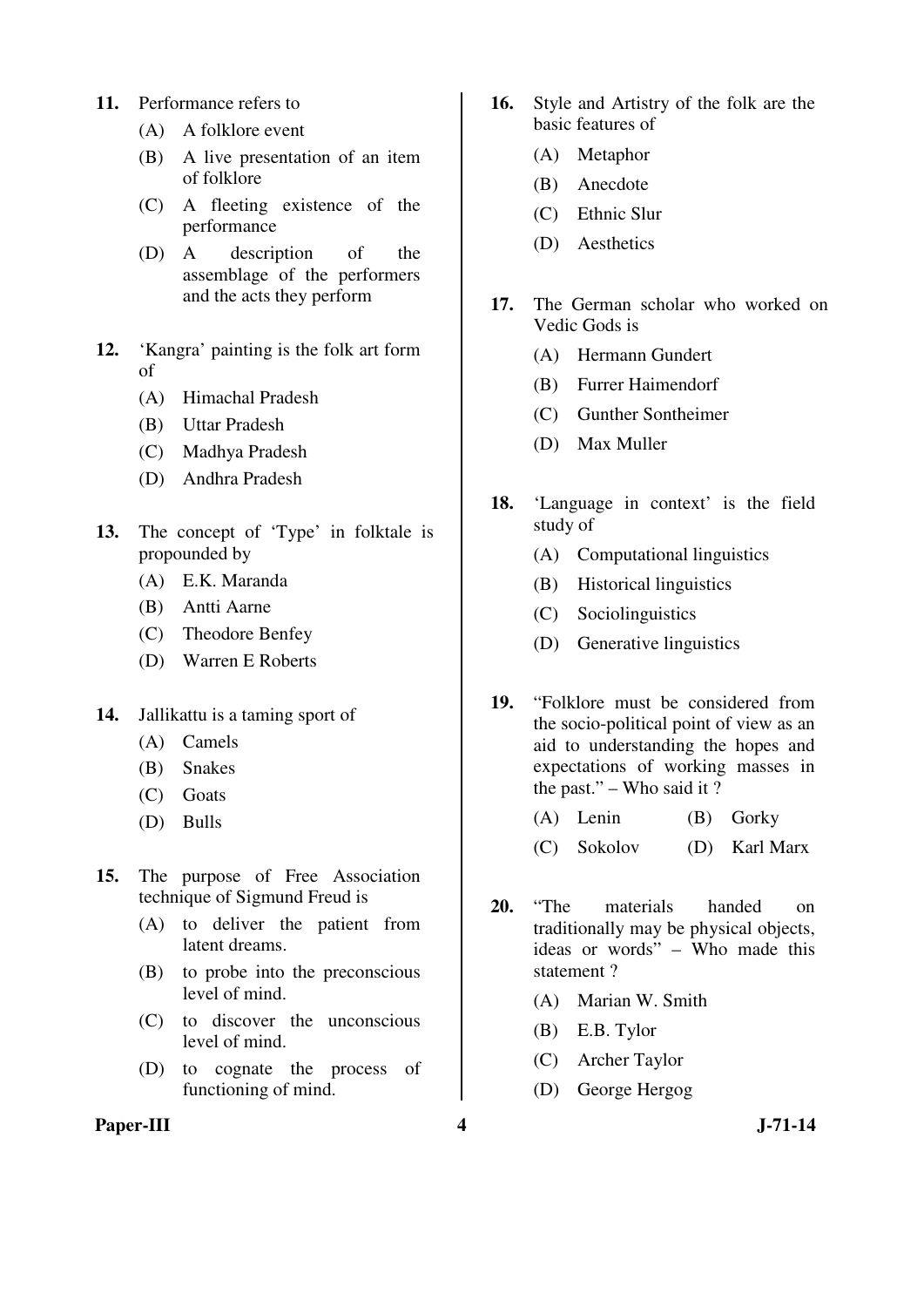- 11. **प्रदर्शन का सम्बन्ध किससे है** ?
	- $(A)$  लोकवार्ता घटना
	- $(B)$  लोकवार्ता की किसी मद का सीधा प्रदर्शन
	- (C) प्रदर्शन का संचारी भाव
	- (D) प्रदर्शकों के जुड़ाव और उनके द्वारा किए गए कार्यों का विवरण
- $12.$   $\overline{a}$  कांगडा पेंटिंग कहाँ की लोक कला है ?
	- $(A)$  हिमाचल प्रदेश
	- $(B)$  उत्तर प्रदेश
	- $(C)$  मध्य प्रदेश
	- (D) आन्ध्र प्रदेश
- 13. लोक कथा में 'प्ररूप' की अवधारणा की स्थापना किसने की  $\overline{v}$ 
	- $(A)$  ई.के. मारन्दा
	- (B) अंट्टी आरने
	- (C) थियोडोर बेनफे
	- (D) वारेन ई. रोबर्ट्स
- 14. जालीकाट्टू इनमें से किन को पालतू बनाने का खेल है ?
	- (A) ऊँट (B) साँप
	- (C) बकरियाँ (D) बैल
- 15. **फ्रायड की मुक्त साहचर्य पद्धति का उद्देश्य** है
	- $(A)$  रोगी को गुप्त स्वप्नों से मुक्त करने के लिए
	- $(B)$  मन के चेतना-पूर्व स्तर की छानबीन के लिए
	- $(C)$  । अचेतन मन के स्तर की खोज
	- $(D)$  मन की कार्य-प्रक्रिया की पहचान

- 16. लोक की शैली और कलाकारिता किसके आधारभत तत्त्व हैं ?
	- $(A)$  रूपक
	- $(B)$  किस्सा
	- (C) जातीय अवमूल्यन
	- (D) सौन्दर्यशास्त्र
- 17. वैदिक देवों पर किस जर्मन विद्वान ने काम किया है ?
	- $(A)$  हर्मन गुंदर्त
	- (B) फ्युरर हेमनड़ोफ
	- (C) गुंथर सोंथीमर
	- (D) मैक्स मूलर
- 18. 'संदर्भगत भाषा' किसका क्षेत्र-अध्ययन है ?
	- $(A)$  संगणनात्मक भाषा विज्ञान
	- $(B)$  ऐतिहासिक भाषा विज्ञान
	- $(C)$  समाज भाषा विज्ञान
	- (D) प्रजनक भाषा विज्ञान
- 19. "समाज राजनैतिक दष्टिकोण से लोकवार्ता को अनिवार्यतः अतीत में कामगार लोक की आशाओं ओर अपेक्षाओं को समझने की दृष्टि से देखना चाहिए'' यह किसने कहा है ?
	- (A) लेनिन (B) गोर्की
	- (C) सोकोलोव (D) कार्ल मार्क्स
- 20. "पारम्परिक रूप से हस्तांतरित किए जाने वाले पदार्थों में भौतिकवस्तु, विचार और शब्द हो सकते हैं ।" यह किसका कथन है ?
	- (A) मेरियन डब्ल्यू. स्मिथ
	- (B) ई.बी. टेलर
	- (C) आर्चर टेलर
	- (D) जार्ज हरजोग

**J-71-14 5 Paper-III**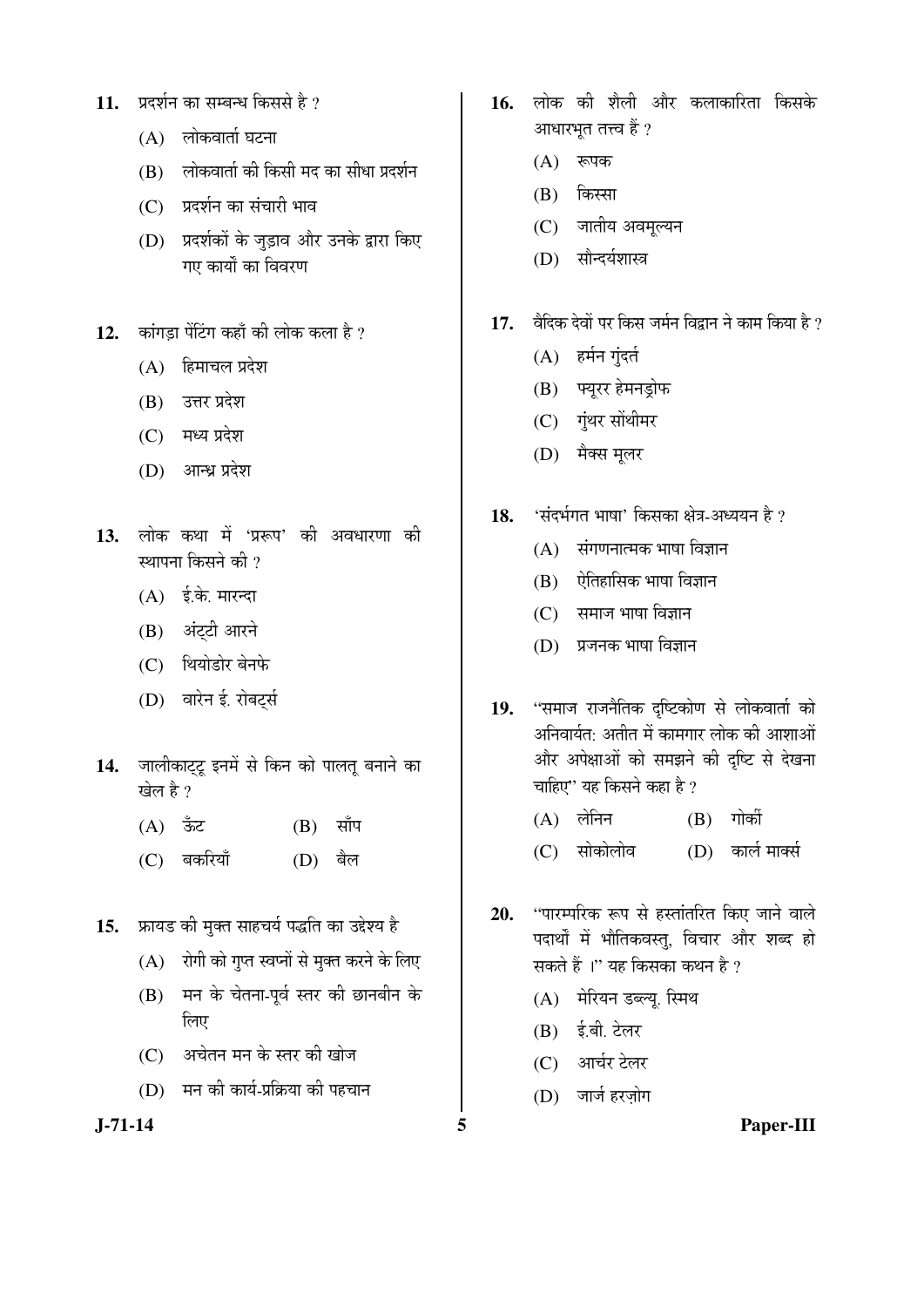- **21.** In folk narrative research, the first form of a narrative from which all known variants emerged is called as
	- I. Original form
	- II. Ur-form
	- III. Archetype
	- IV. Ecotype

- (A) I and II are correct.
- (B) I and III are correct.
- (C) III and IV are correct.
- (D) II and III are correct.
- **22.** Human bodily communication of signs include
	- I. Transience
	- II. Ellipsis
	- III. Kinesies
	- IV. Proxemies

## **Codes :**

- (A) I and II are correct.
- (B) III and IV are correct.
- (C) I and III are correct.
- (D) II and III are correct.
- **23.** According to Antti Aarne, if a tale has to be a 'type'
	- I. It has to be independent
	- II. Should have tradition
	- III. It has to be complete in itself
	- IV. Can have one or more motifs

## **Codes :**

- (A) I and IV are correct.
- (B) I and III are correct.
- (C) II and III are correct.
- (D) All are correct.

#### **Paper-III** 6 J-71-14

- **24.** The scholars who worked with the synchronic material to develop a theory in folkloristics are :
	- I. Andrew Lang
	- II. Albert Lord
	- III. E.B. Tylor
	- IV. Alan Lomax

## **Codes :**

- (A) I and IV are correct.
- (B) I and III are correct.
- (C) II and IV are correct.
- (D) III and IV are correct.
- **25.** Comparative Mythology is the study of mythology that attempts to reach conclusions through cross-cultural investigation and the advocates of this method include
	- I. Victor Turner
	- II. Jacob Grimm
	- III. Van Gennep
	- IV. Max Muller

# **Codes :**

- (A) II and IV are correct.
- (B) I and IV are correct.
- (C) II and III are correct.
- (D) III and IV are correct.
- **26.** The term animism is used to signify
	- I. Spirits inherent in animate objects
	- II. Souls dwelling in purgatory
	- III. Theory of origin of God-men
	- IV. Theory of origin of religion

- (A) I and III are correct.
- (B) I and IV are correct.
- (C) II and III are correct.
- (D) III and IV are correct.
-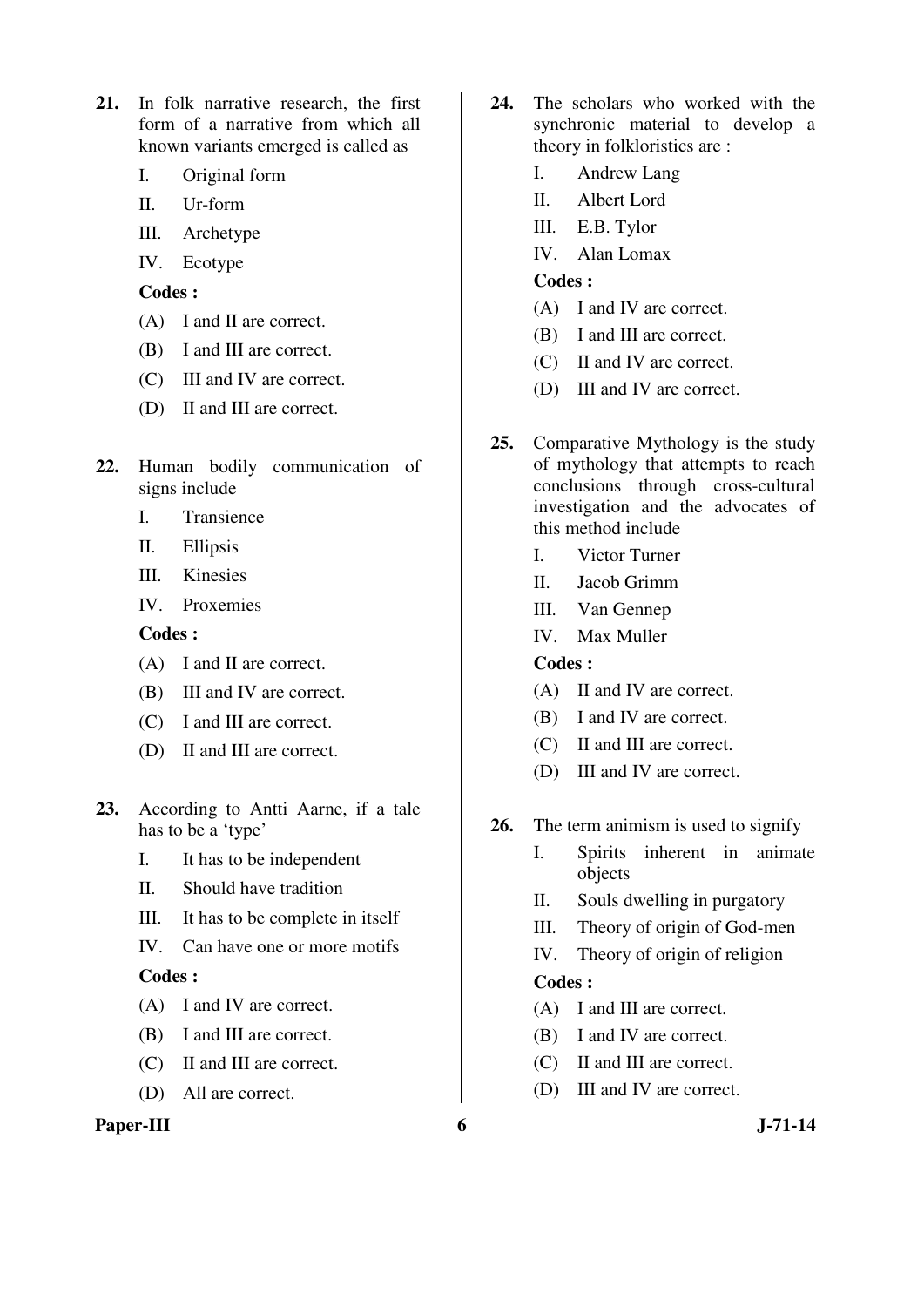| 21. |       | लोक आख्यान शोध में आख्यान का प्रथम रूप<br>जिससे समस्त भेद निकलते थे, क्या कहलाता है ? |
|-----|-------|---------------------------------------------------------------------------------------|
|     | I.    | आरम्भिक रूप                                                                           |
|     |       | II. उर-रूप                                                                            |
|     |       | III. आध प्ररूप                                                                        |
|     |       | IV. प्रथम प्रतिरूप                                                                    |
|     | कूट : |                                                                                       |
|     |       | (A) I और II सही हैं।                                                                  |
|     |       | (B) I और III सही हैं ।                                                                |
|     |       | (C) III और IV सही हैं ।                                                               |
|     |       | (D) II और III सही हैं ।                                                               |
| 22. |       | मानव-शारीरिक संचार में कौन से चिहन शामिल हैं ?                                        |
|     | I.    | अचर स्थायित्व                                                                         |
|     |       | II. पदलोप                                                                             |
|     |       | III. अंगविक्षेप                                                                       |
|     |       | IV. सानिध्य विधा                                                                      |
|     | कूट : |                                                                                       |
|     |       | (A) I और II सही हैं।                                                                  |
|     |       | (B) III और IV सही हैं।                                                                |
|     |       | (C) I और III सही हैं ।                                                                |
|     |       | (D) II और III सही हैं ।                                                               |
|     |       | 23. एंट्टी आर्ने के अनुसार एक कथा का कौन सा<br>प्ररूप होना चाहिए ?                    |
|     | I.    | यह स्वतंत्र हो                                                                        |
|     | П.    | उसमें परम्परा हो                                                                      |
|     |       | III. यह स्वयं में पूर्ण हो                                                            |
|     |       | IV. उसमें एक या अधिक अभिप्राय हो सकते<br>हैं ।                                        |
|     | कूट : |                                                                                       |
|     |       | (A) I और IV सही हैं ।                                                                 |
|     | (B)   | I और III सही हैं ।                                                                    |
|     | (C)   | II और III सही हैं ।                                                                   |
|     |       | (D) सभी सही हैं ।                                                                     |
|     |       |                                                                                       |

- 24. लोकवार्ता विज्ञान में सिद्धांत के विकास के लिए समकालिक पदार्थ पर किस विद्रान ने कार्य किया है ?
	- एण्ड्र लांग I.
	- एल्बर्ट लॉर्ड II.
	- III. ई.बी. टेलर
	- IV. एलन लोमैक्स
	- कूट:
	- $(A)$  I और IV सही हैं।
	- $(B)$  I और III सही हैं।
	- (C) II और IV सही हैं।
	- (D) III और IV सही हैं।
- ''तुलनात्मक पुराण विज्ञान अंत: सांस्कृतिक  $25.$ अनुसंधानों से निष्कर्षों तक पहुँचने का प्रयास करता है।" इसका पक्ष इनमें से किसने लिया है ?
	- विक्टर टर्नर  $\mathbf{I}$ .
	- जेकोब ग्रिम  $\Pi$ .
	- III. वान जेनेप
	- IV. मैक्स मूलर
	- कूट:
	- $(A)$  II और IV सही हैं।
	- (B) I और IV सही हैं।
	- (C) II और III सही हैं।
	- (D) III और IV सही हैं।
- जीववाद पद किसको व्यक्त करता है ? 26.
	- प्राणवानों में अन्तर्निहित आत्मा  $\mathbf{I}$ .
	- शोधन गृह में उपस्थित आत्मा  $\Pi$ .
	- III. देव-पुरुषों के उद्गम का सिद्धांत
	- IV. धर्म के उद्गम का सिद्धांत

# कूट:

- $(A)$  I और III सही हैं।
- (B) I और IV सही हैं।
- $(C)$  II और III सही हैं।
- (D) III और IV सही हैं।

 $J - 71 - 14$ 

Paper-III

 $\overline{7}$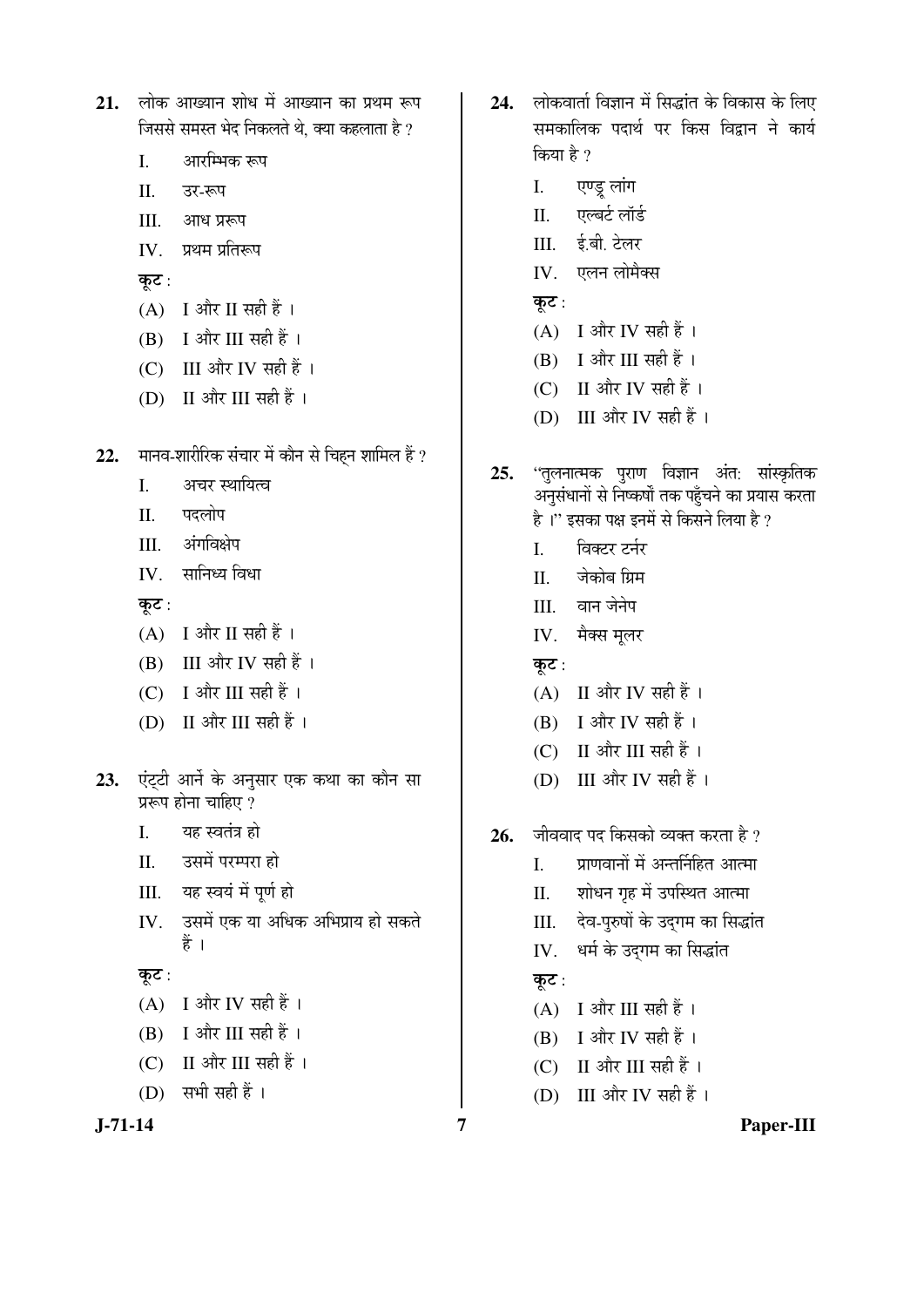- **27.** According to Alan Dundes Eico types are formed due to
	- I. Genetic factors
	- II. Cosmological factors
	- III. Environmental factors
	- IV. Cultural factors

- (A) I, II and IV are correct.
- (B) I and III are correct.
- (C) II, III and IV are correct.
- (D) III and IV are correct.
- **28.** According to Victor Turner a social relationship that differs from the normal social and ideological order of things is known as
	- I. Liminalitas
	- II. Communitas
	- III. Hybriditas
	- IV. Immunitas

**Codes :** 

- (A) I and IV are correct.
- (B) I and II are correct.
- (C) II and IV are correct.
- (D) II and III are correct.
- **29.** The Trickster character figures in
	- I. Legends
	- II. Epics
	- III. Myths
	- IV. Folktales

## **Codes :**

- (A) I and II are correct.
- (B) I and III are correct.
- (C) III and IV are correct.
- (D) II and III are correct.

#### **Paper-III** 8 J-71-14

- **30.** Alan Lomax's choreometrics is a method for describing and rating movement patterns in general qualitative terms to find out
	- I. Dance theme
	- II. Dance style
	- III. Dance type
	- IV. Dance motifs

#### **Codes :**

- (A) I, II and IV are correct.
- (B) II and III are correct.
- (C) II, III and IV are correct.
- (D) All are correct.
- **31.** Language is a 'Science of man' because of its
	- I. Distinctive feature
	- II. Extra-somatic phenomenon
	- III. Non-measurability
	- IV. Psycho-somatic feature

## **Codes :**

- (A) I and II are correct.
- (B) I and III are correct.
- (C) II and III are correct.
- (D) III and IV are correct.
- **32.** In North American Universities, folklore was first taught by scholars as part of
	- I. Literature
	- II. Ethnology
	- III. Philosophy
	- IV. Anthropology

- (A) I and II are correct.
- (B) II and III are correct.
- (C) III and IV are correct.
- (D) I and III are correct.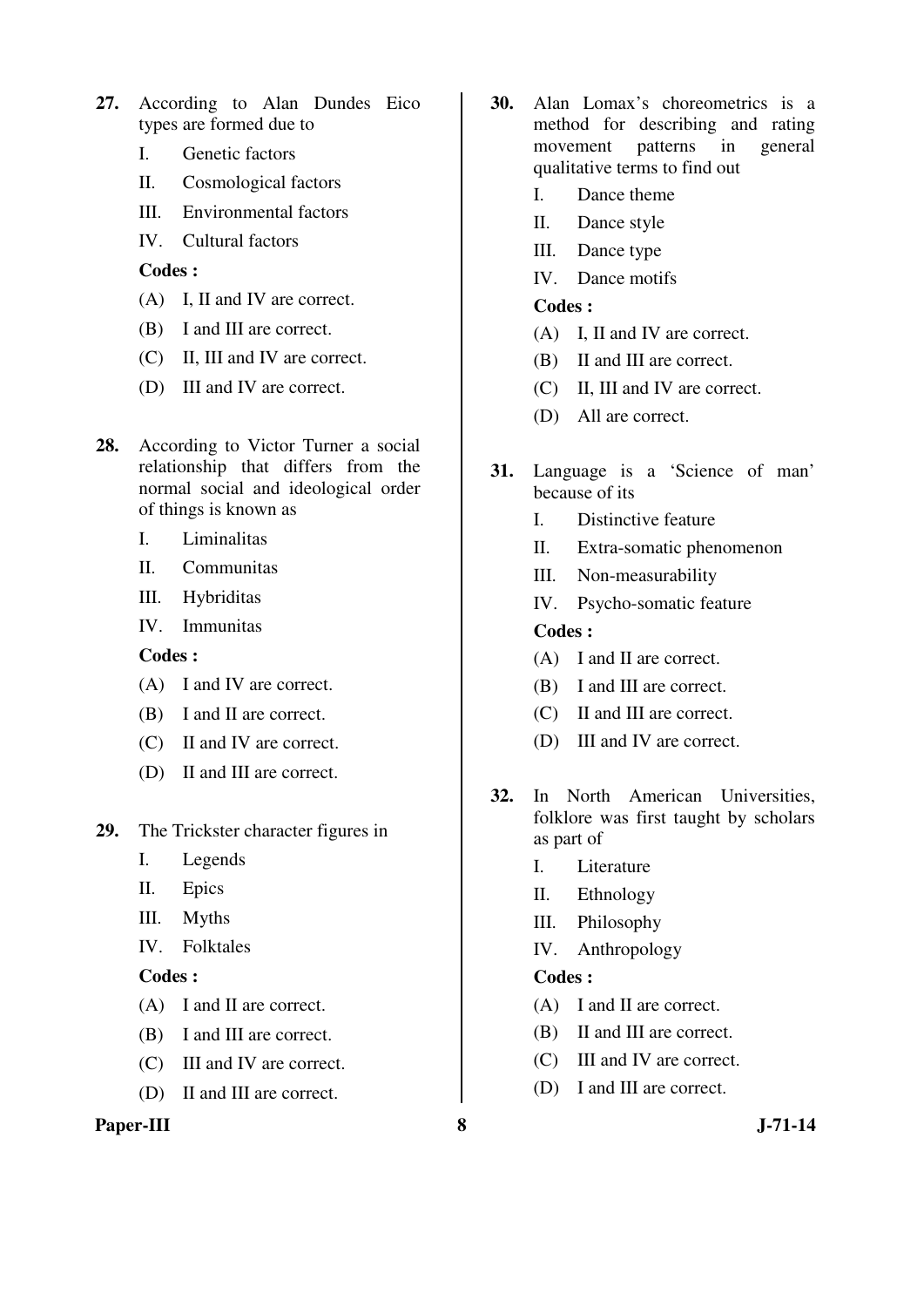- 27. एलन डुंडिस के अनुसार आइकोटाइप किस तरह बनते हैं ?
	- $\overline{L}$ जननात्मक कारक
	- ब्रह्माण्डीय कारक  $\Pi$ .
	- वायुमंडलीय कारक III.
	- IV. सांस्कृतिक कारक
	- कूट:
	- $(A)$  I. II और IV सही हैं।
	- $(B)$  I और III सही हैं।
	- (C) II, III और IV सही हैं।
	- (D) III और IV सही हैं।
- विक्टर टर्नर के अनुसार एक सामाजिक सम्बन्ध 28. जो सामान्य सामाजिक और आदर्शात्मक व्यवस्था से भिन्न है, इनमें से क्या कहलाता है ?
	- $\overline{L}$ मध्यस्थता
	- समाज-सम्बन्ध-अतिक्रमण  $\Pi$ .
	- संकरण III.
	- प्रतिरक्षण IV.

कुट :

- $(A)$  I और IV सही हैं।
- $(B)$  I और II सही हैं।
- (C) II और IV सही हैं ।
- (D) II और III सही हैं ।
- 29. छलिया चरित्र इनमें से किसमें आता है ?
	- $\mathbf{I}$ . दंत कथाएँ
	- $\Pi$ महाकाव्य
	- III. पुरा कथा
	- लोक कथा IV.

कुट:

- $(A)$  I और II सही हैं।
- $(B)$  I और III सही हैं।
- $(C)$  III और IV सही हैं।
- (D) II और III सही हैं।

```
J-71-14
```
- 30. एलन लोमैक्स द्वारा प्रयुक्त नृत्यरेखांकन विज्ञान (कोरियोमिट्क्सि) पद्धति से सामान्य विशेषताओं के आधार वर्णन एवं मूल्यांकन करते हुए किसका पता लगाया जाता है ?
	- $\mathbf{L}$ नृत्य विषय
	- नृत्य शैली  $\Pi$ .
	- III. नृत्य प्ररूप
	- IV. नृत्य अभिप्राय
	- कुट:
	- (A) I, II और IV सही हैं।
	- $(B)$  II और III सही हैं।
	- $(C)$  II. III और IV सही हैं।
	- $(D)$  सभी सही हैं।
- 31. भाषा किन विशेषताओं के कारण 'मनुष्य का विज्ञान' है ?
	- प्रभेदक विशेषता  $\mathbf{L}$
	- अतिरिक्त दैहिक II.
	- अमापनीयता III.
	- IV. मनो-दैहिक विशेषता
	- कट $:$
	- $(A)$  I और II सही हैं।
	- $(B)$  I और III सही हैं।
	- (C) II और III सही हैं।
	- (D) III और IV सही हैं।
- उत्तर अमेरीकी विश्वविद्यालयों में पहले 32. लोकवार्ता को विद्वान किसके अंग के रूप में पत्नाते थे ?
	- साहित्य I.
	- नृजाति विज्ञान  $\Pi$ .
	- $III.$ भाषा शास्त्र
	- IV. नृविज्ञान

# कूट $:$

 $\boldsymbol{9}$ 

- $(A)$  I और II सही हैं।
- $(B)$  II और III सही हैं।
- (C) III और IV सही हैं।
- (D) I और III सही हैं।

Paper-III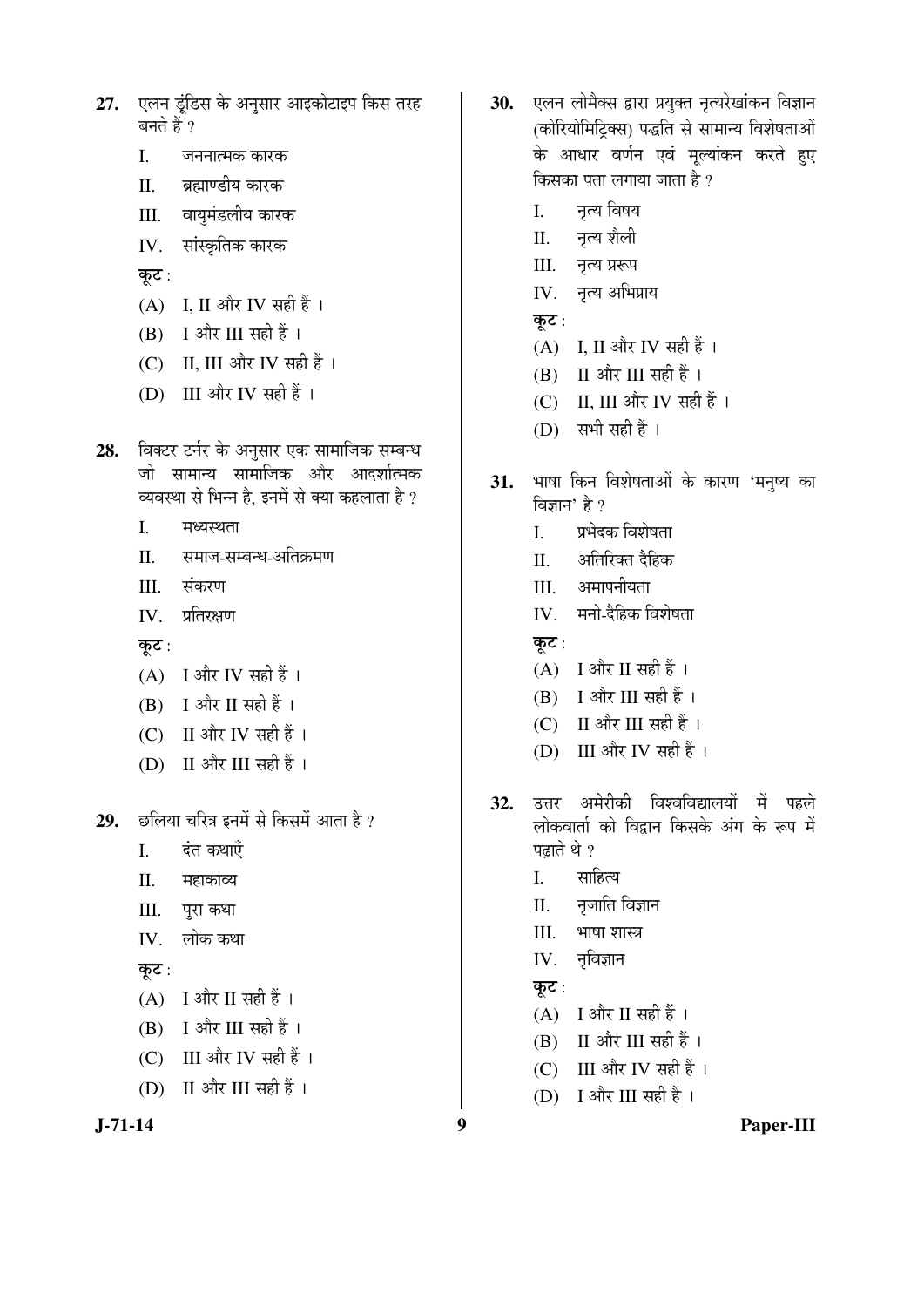- **33.** The unorganized part of the personality structure that contains a human's basic instinctual drive and unpresentable part of the psyche is termed as
	- I. Persona
	- II. Id
	- III. Ego
	- IV. Shadow

- (A) I and IV are correct.
- (B) II and IV are correct.
- (C) I and III are correct.
- (D) II and III are correct.
- **34.** Albert B. Lord is the author of
	- I. The Singer of Tales
	- II. Studies in the Epic Technique of Oral Verse-Making
	- III. The Making of Homeric Verse
	- IV. Epic Singers and Oral Tradition

#### **Codes :**

- (A) I and II are correct.
- (B) II and III are correct.
- (C) I and IV are correct.
- (D) III and IV are correct.
- **35.** Identify the correct group of folklorists who made significant contribution to South Indian folklore :
	- I. Alan Dundes
	- II. Brenda Beck
	- III. Peter Claus
	- IV. Devender Satyarthi

#### **Codes :**

- (A) II and III are correct.
- (B) I and III are correct.
- (C) II and IV are correct.
- (D) None of the above

#### Paper-III 10 J-71-14

- **36. Assertion (A) :** Research in social sciences is a systematic approach concerning generalisation and formulation of a theory.
	- **Reason (R) :** Folklore research is a careful investigation especially through search for new facts in any aspect of a cultural group for some theoretical formulation.

#### **Codes :**

- $(A)$  Both  $(A)$  and  $(R)$  is false.
- (B) Both (A) and (R) is true.
- (C) (A) is true and (R) is not correct explanation.
- (D) (A) is true and (R) is false.
- **37. Assertion (A) :** Historic-geographic method was based on the textcritical approach of philology to discover the original form, place of creation, and age of a given item of folklore.
	- **Reason (R) :** Geography atlases and environment cartographies are the resultant of the historicgeographic method.

- $(A)$   $(A)$  is false and  $(R)$  is true.
- (B) (A) is true and (R) is the correct explanation.
- $(C)$  (A) is true and  $(R)$  is false.
- (D) (A) is false and (R) is the correct explanation.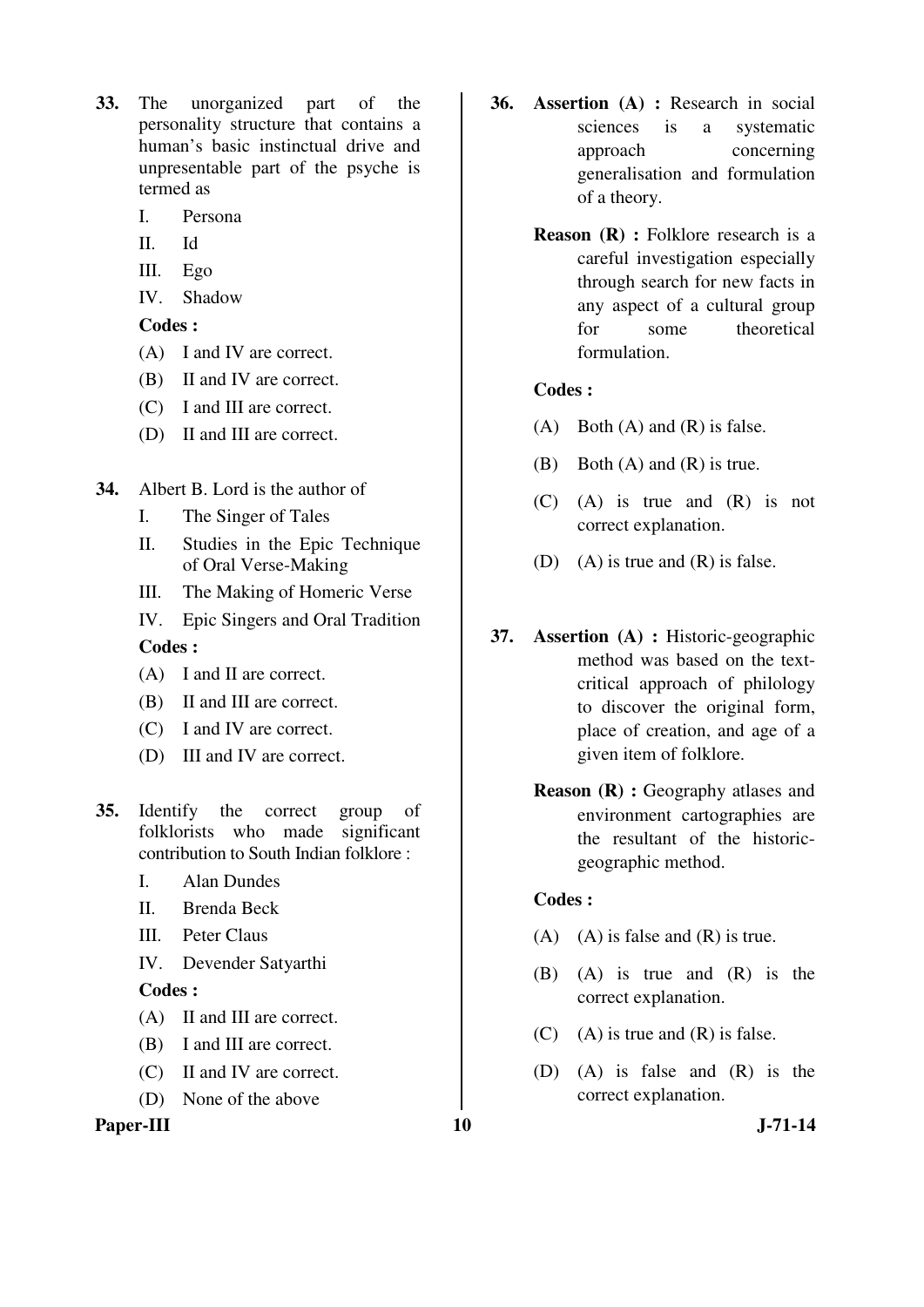33. व्यक्तित्व संरचना का वह असंगठित भाग. जिसमें मनृष्य की आधारभृत सहजवृत्तिक अन्तर्नोद (इन्स्टिक्युअल ड्राइव) और मन का अप्रस्तुत्य भाग होता है, क्या कहलाता है ?

- मुखक्ट (परसोना)  $\mathbf{I}$ .
- $II.$ इदम्
- III. अहम्
- $\mathbf{I} \mathbf{V}$ छाया
- कूट:
- $(A)$  I और IV सही हैं।
- $(B)$  II और IV सही हैं।
- $(C)$  I और III सही हैं।
- (D) II और III सही हैं।
- अल्बर्ट बी.लॉर्ड इनमें से किसका लेखक है ? 34.
	- द सिंगर ऑफ टेल्स  $\mathbf{L}$
	- स्टडीज़ इन द एपिक टैक्नीक ऑफ  $II.$ ओरल वर्स मेकिंग
	- द मेकिंग ऑफ होमैरिक वर्स III.
	- एपिक सिंगर्स एण्ड ओरल ट्रेडिशन IV.
	- कुट:
	- $(A)$  I और II सही हैं।
	- (B) II और III सही हैं।
	- (C) I और IV सही हैं।
	- (D) III और IV सही हैं।
- लोकवार्ताकारों के उस सही समूह को पहचानिए  $35.$ जिन्होंने दक्षिण भारत की लोकवार्ता को महत्त्वपूर्ण योग्दान दिया है:
	- I. एलन डुंडिस
	- बेंदा बेक  $\Pi$ .
	- पीटर क्लॉस  $III.$
	- देवेन्द्र सत्यार्थी IV.

## कुट:

- $(A)$  II और III सही हैं।
- $(B)$  I और III सही हैं।
- $(C)$  II और IV सही हैं।
- (D) इनमें से कोई नहीं

```
J-71-14
```
- $36.$  अभिकथन  $(A)$ : सामाजिक विज्ञानों का शोध वह व्यवस्थित मार्ग है. जो सामान्यीकरण और सूत्रीकरण से सम्बद्ध होता है ।
	- तर्क (R) : लोकवार्ता एक सावधान अनुसंधान है । यह विशेषकर किसी सैद्धांतिक सूत्रीकरण के लिए किसी सांस्कृतिक समूह के नए तथ्यों की तलाश करता है ।

## कूट:

- $(A)$   $(A)$  और  $(R)$  दोनों गलत हैं।
- (B)  $(A)$  और  $(R)$  दोनों सही हैं।
- (C)  $(A)$  सही है और  $(R)$  सही व्याख्या नहीं है ।
- (D) (A) सही है और (R) गलत है।
- अभिकथन (A) : ऐतिहासिक भौगोलिक पद्धति  $37.$ लोकवार्ता के किसी मद के मल रूप. रचना के स्थान और युग की खोज के लिए भाषाशास्त्र के पाठालोपन उपागम पर आधारित होती है।
	- $\overline{\mathsf{a}}$ र्क (R) : भौगोलिक मान चित्रावली और पर्यावरणीय मानचित्र कला ऐतिहासिक भौगोलिक पद्धति के परिणाम हैं ।

## कूट :

- $(A)$   $(A)$  गलत है और  $(R)$  सही है।
- (B) (A) सही है और (R) सही व्याख्या है।
- $(C)$   $(A)$  सही है और  $(R)$  गलत है।
- (D) (A) गलत है और (R) सही व्याख्या है।

# Paper-III

11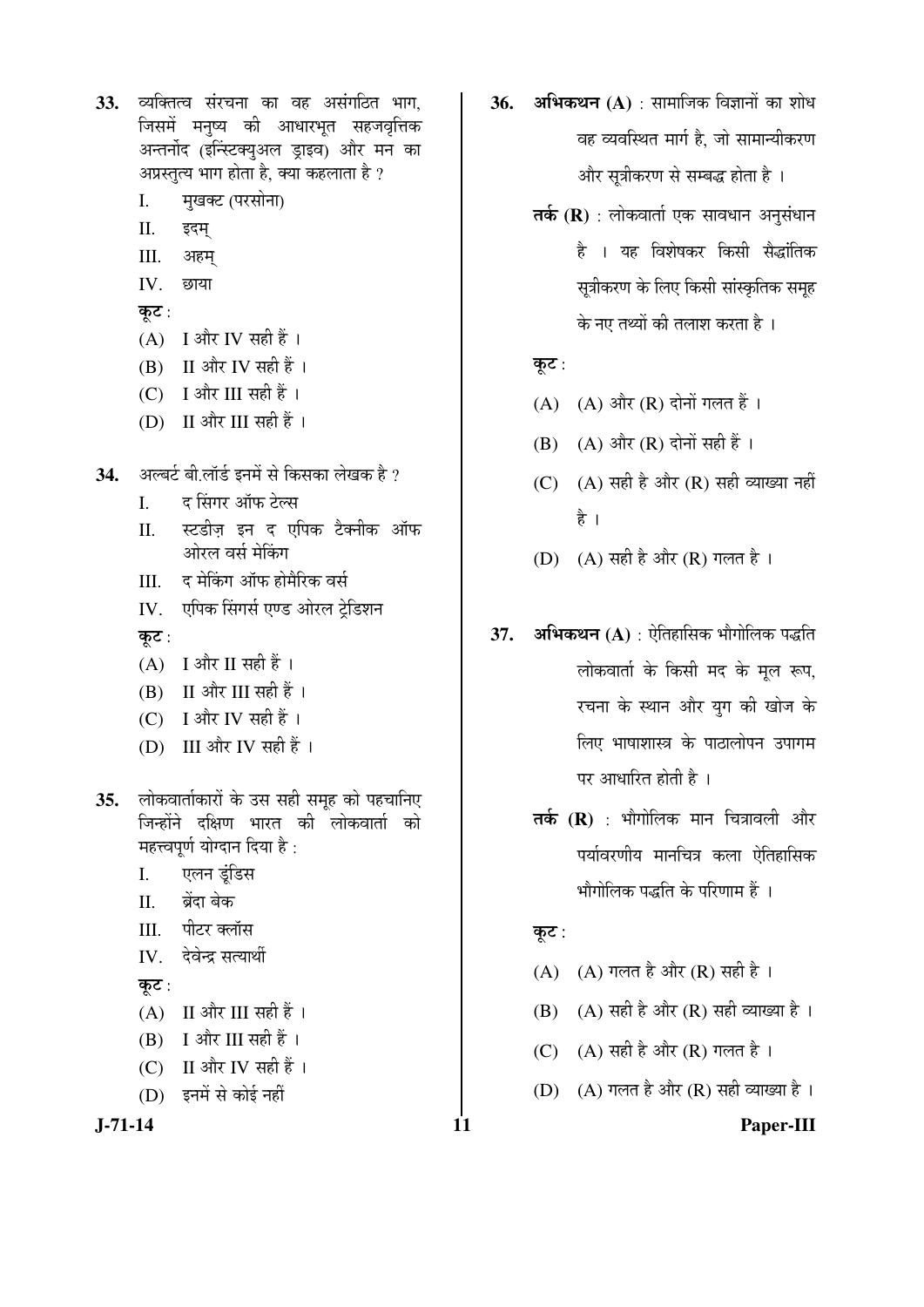- **38. Assertion (A) :** Evolutionary Theory is based on the assumption that history of culture has been one of advancement or progress form complex to simpler forms.
	- **Reason (R) :** Only through contact with a much more advanced<br>culture. a less developed a less developed culture can bypass or slip a stage in the evolutionary process of development.
	- **Codes :**
	- (A) (A) is false and (R) is correct explanation.
	- (B) Both (A) and (R) are false and<br>(R) is not the correct correct explanation.
	- $(C)$  (A) is true and  $(R)$  is false.
	- (D) (A) is false and (R) is true.
- **39. Assertion (A) :** Graphia is the process of trying to understand, describe, and analyse a cultural  $\begin{array}{c}\n\text{group.} \\
\text{Reason} & (\mathbf{R})\n\end{array}$ :
	- **Ethnography** is a literary genre and a piece of<br>writing that is about a  $\overline{\phantom{a}}$  that is about a particular culture.

- (A) Both (A) and (R) are false.
- $(B)$   $(A)$  is true and  $(R)$  is correct explanation.
- (C) (A) is true and (R) is not correct explanation.
- (D) (A) is false and (R) is correct explanation.
- **40. Assertion (A) :** An act or expression that transgresses a culture's norms of social decorum is known as obscene lore.
	- **Reason (R) :** Folk being innocent, pure and religious never produced any obscene lore and therefore it cannot be made as a part of folkloristics.

#### **Codes :**

- (A) Both (A) and (R) are false.
- $(B)$  (A) is false and  $(R)$  is true.
- (C) (A) is true and (R) is the correct explanation.
- (D) (A) is true and (R) is not the correct explanation.
- **41. Assertion (A) :** Manism is a belief in the deification of deceased ancestors.
	- **Reason (R) :** According to this hypothesis, ghosts developed into Gods and their offering places into the shrines for ritual propitiation.

#### **Codes :**

- (A) Both (A) and (R) are false.
- (B) (A) is false and (R) is true.
- (C) (A) is true and (R) is the correct explanation.
- (D) (A) is true and (R) is not the correct explanation.
- **42. Assertion (A) :** Folklorism is a "Process of adaptation, reproduction and transformation of folklore placed in a new social context."
	- **Reason (R) :** Folklorism is the conscious recognition and repetition of folk tradition as a symbol of ethnic, regional, or national identity.

 **Codes :** 

- (A) (A) is true and (R) is the correct explanation.
- (B) (A) is false and  $(R)$  is true.
- (C) (A) is false and (R) is not correct explanation.
- (D) (A) is true and (R) is false.
- **43. Assertion (A) :** The function of myth is to strengthen tradition and endow a sense of empowerment.
	- **Reason (R) :** As it traces it back to a higher, supernatural and make believe reality.

- $(A)$   $(A)$  is false and  $(R)$  is true.
- (B) (A) is true and  $(R)$  is partial true.
- (C) (A) is false and (R) is the correct explanation.
- (D) (A) is false and (R) is not the correct explanation.
- Paper-III 12 J-71-14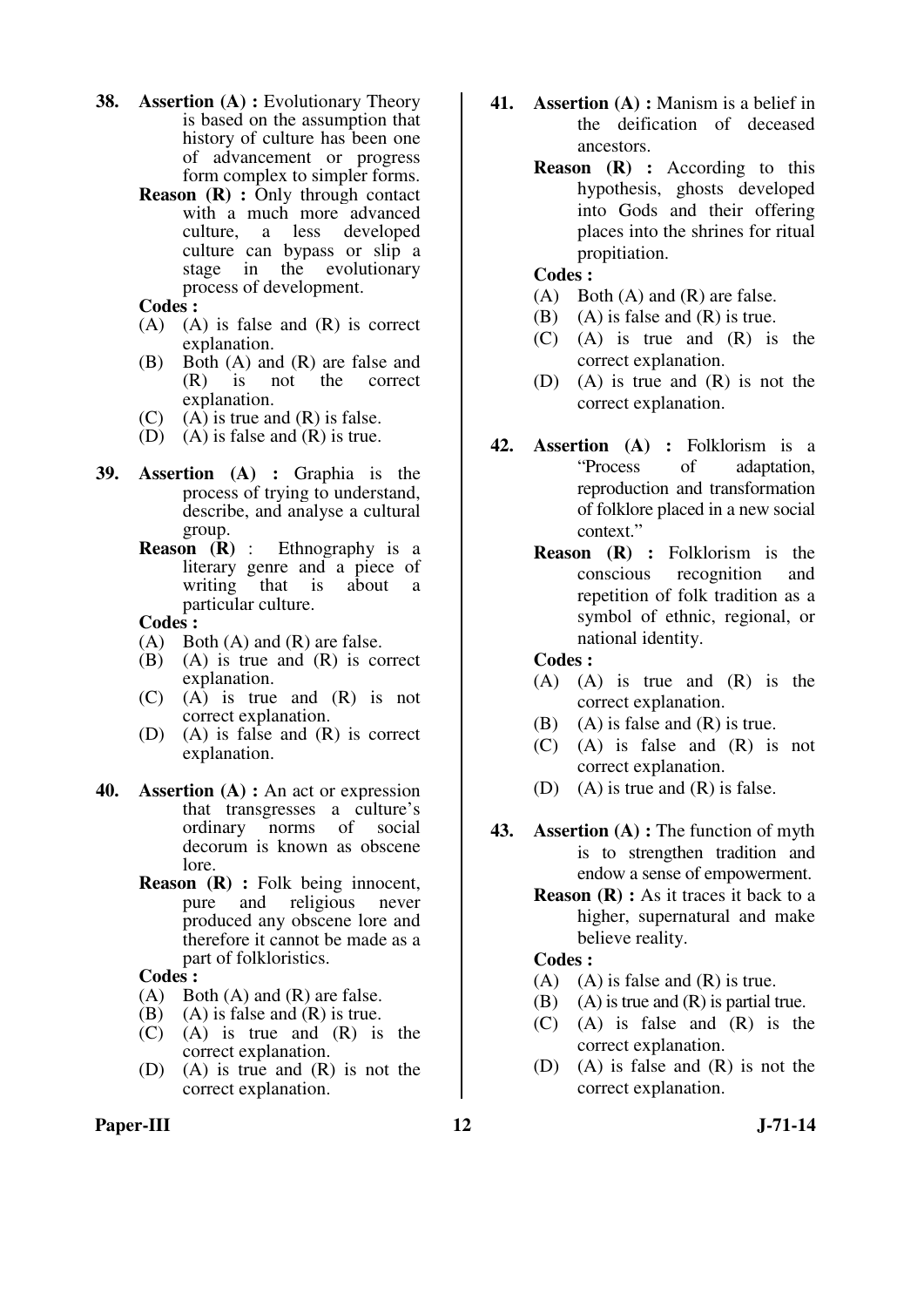- **38. अभिकथन (A)** : क्रम विकास सिद्धांत इस मान्यता पर आधारित है कि संस्कृति का इतिहास जटिल से सरल रूपों की और बढ़ता है ।
	- **तर्क (R)** : केवल अतिविकसित संस्कृतियों के सम्पर्क से ही अल्पविकसित संस्कृतियाँ क्रम विकास की विकासप्रक्रिया की अवस्था का अतिक्रमण या त्याग कर सकती है ।
	- कुट $:$
	- $(A)$   $(A)$  गलत है और  $(R)$  सही व्याख्या है ।
	- $(B)$   $(A)$  और  $(R)$  दोनों गलत हैं और  $(R)$ सही व्याख्या नहीं है ।
	- (C)  $(A)$  सही है और (R) गलत है।
	- (D) (A) गलत है और (R) सही है ।
- 39. अभिकथन (A) : ग्राफिया एक सांस्कृतिक समूह को समझने, वर्णन करने और िवश्लेषण करने की प्रक्रिया है ।
	- **तर्क (R)** : नजातिविज्ञान एक साहित्यिक विधा और रचना है जो किसी विशेष संस्कृति से सम्बद्ध है ।
	- कुट:
	- $(A)$   $(A)$  और  $(R)$  दोनों गलत हैं।
	- (B)  $(A)$  सही है और  $(R)$  सही व्याख्या है ।
	- $(C)$   $(A)$  सही है और  $(R)$  सही व्याख्या नहीं है ।
	- (D)  $(A)$  गलत है और  $(R)$  सही व्याख्या है।
- **40. अभिकथन (A)** : ऐसा कार्य या अभिव्यक्ति जो किसी संस्कृति के सामाजिक शिष्टाचार के सामान्य मानकों का अतिक्रमण करता है, वह अश्लील वार्ता कहलाती है ।
	- **तर्क (R)** : निर्दोष, शुद्ध और धार्मिक होने के कारण लोक कभी अश्लील वार्ता का उत्पादन नहीं करते । इसलिए इसे लोकवार्ता विज्ञान का हिस्सा नहीं बनाया जा सकता ।
	- कूट :
	- $(A)$   $(A)$  और  $(R)$  दोनों गलत हैं।
	- (B)  $(A)$  गलत है और (R) सही है ।
	- (C)  $(A)$  सही है और  $(R)$  सही व्याख्या है ।
	- $(D)$   $(A)$  सही है और  $(R)$  सही व्याख्या नहीं है ।
	-
- 41. अभिकथन (A) : पितृ पूजा मृत पूर्वजों में देवत्व के आरोपण का विश्वास है ।
	- **तर्क (R)** : इस प्राक्कल्पना के अनुसार भूत देवों के रूप में विकसित हो गए और उनके अर्पण-स्थल आनृष्ठानिक आराधना के  $\dot{H}$ दिर बन गए ।
	- कूट:
	- $(A)$   $(A)$  और  $(R)$  दोनों गलत हैं।
	- $(B)$   $(A)$  गलत है और  $(R)$  सही है ।
	- (C)  $(A)$  सही है और (R) सही व्याख्या है ।
	- $(D)$   $(A)$  सही है और  $(R)$  सही व्याख्या नहीं है ।
- **42. अभिकथन (A)** : लोकवार्तावाद "लोकवार्ता को नए सामाजिक संदर्भों में रखने के लिए अपनाई गई अनुकूलन, पुनरुत्पादन और रूपान्तरण की प्रक्रिया है<sup>ं,</sup>'
	- **तर्क (R)** : लोकवार्तावाद लोकपरम्परा का जातीय, क्षेत्रीय अथवा राष्ट्रीय अस्मीता के रूप में सचेत संज्ञान और आवत्ति है ।
	- कूट:
	- (A)  $(A)$  सही है और (R) सही व्याख्या है ।
	- (B)  $(A)$  गलत है और (R) सही है ।
	- $(C)$   $(A)$  गलत है और  $(R)$  सही व्याख्या नहीं है ।
	- (D)  $(A)$  सही है और  $(R)$  गलत है।
- **43. अभिकथन (A)** : मिथक का प्रकार्य परम्परा को सुदुढ़ करना और सशक्तिकरण का भाव प्रदान करना है ।
	- **तर्क (R)** : क्योंकि यह उच्च, अतिप्राकृत और विश्वसनीय बना दी गई वास्तविकता की ओर लौटता है ।

कुट $:$ 

- (A)  $(A)$  गलत है और (R) सही है।
- $(B)$   $(A)$  सही है और  $(R)$  ऑशिक रूप से सत्य है ।
- (C)  $(A)$  गलत है और  $(R)$  सही व्याख्या है।
- $(D)$   $(A)$  गलत है और  $(R)$  सही व्याख्या नहीं है ।

## **J-71-14 13 Paper-III**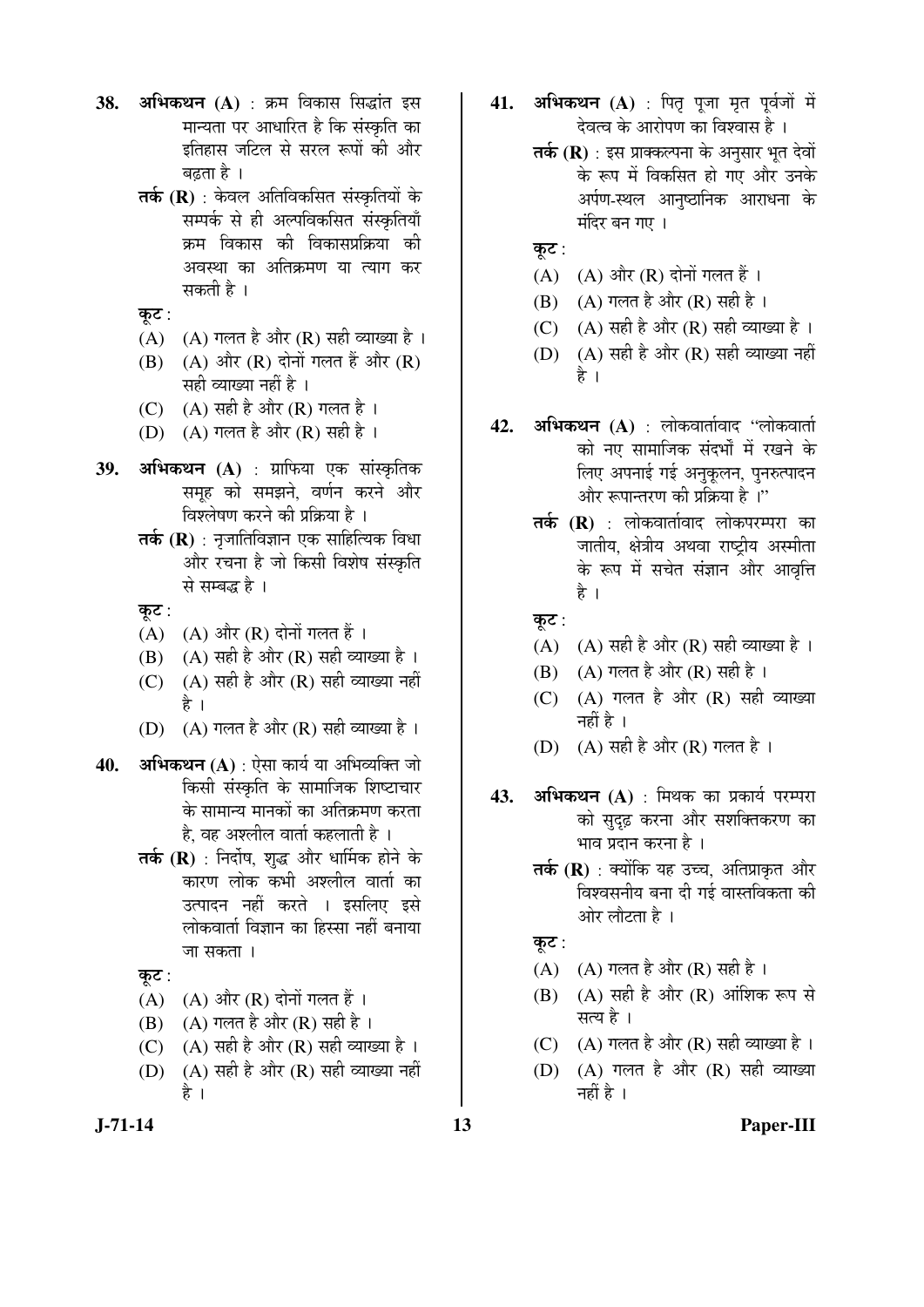- **44. Assertion (A) :** Currently considerable number of folk aesthetic forms in rural India are loosing their existence from their socio-cultural contexts.
	- **Reason (R) :** This is due to the effect of popular culture and mass media.
	- **Codes :**
	- (A) Both (A) and (R) are true and (R) is the correct explanation.
	- (B) Both (A) and (R) are true, but (R) is not the correct explanation.
	- $(C)$  (A) is true, but  $(R)$  is false.
	- (D) (A) is false, but (R) is true.
- **45. Assertion (A) :** Gender studies so far probed into the body of behaviours, roles and expectations of only one biological sex.
	- **Reason (R) :** Acceptance of Third Gender by the Supreme Court may challenge the existing theories such as rites of passage.

- (A) Both (A) and (R) are false.
- (B) Both (A) and (R) are true.
- $(C)$  (A) is true and  $(R)$  is false.
- (D) (A) is false and (R) is true.
- **46. Assertion (A) :** For constructing oral histories, historians do not discover the facts "out there" but rather construct them through narratives.
	- **Reason (R) :** Facts are primarily the domain of language of a particular cultures and constructed by historians in language.

#### **Codes :**

- $(A)$   $(A)$  is false and  $(R)$  is true.
- (B) (A) is false and (R) is not correct explanation.
- (C) (A) is true and (R) is the correct explanation.
- (D) (A) is true and (R) is false.

## Paper-III 14 J-71-14

- **47.** Sequence the scholars who are connected with performance studies :
	- I. Ben Amos
	- II. Richard Bauman
	- III. Victor Turner
	- IV. Roger Abrahams

## **Codes :**

- (A) I, II, IV, III
- (B) I, III, II, IV
- (C) IV, I, III, II
- (D) IV, II, I, III

**48.** Sequence the deities – Somanatha, Mallikarjuna, Mahakaleswara, Vaidyanatha – with the places

- I. Srisailam II. Prabhas Pattan
- III. Deogarh IV. Ujjain

## **Codes :**

- (A) I, III, II, IV
- (B) II, I, IV, III
- (C) IV, III, II, I
- (D) I, III, IV, II
- **49.** Identify the cultural performances associated with the States of Punjab, Andhra Pradesh, Kerala, Kashmir
	- I. Naqual
	- II. Burrakatha
	- III. Koodiyattam
	- IV. Bhand Pather

- (A) III, I, II, IV
- (B) II, IV, III, I
- (C) IV, III, II, I
- (D) I, II, III, IV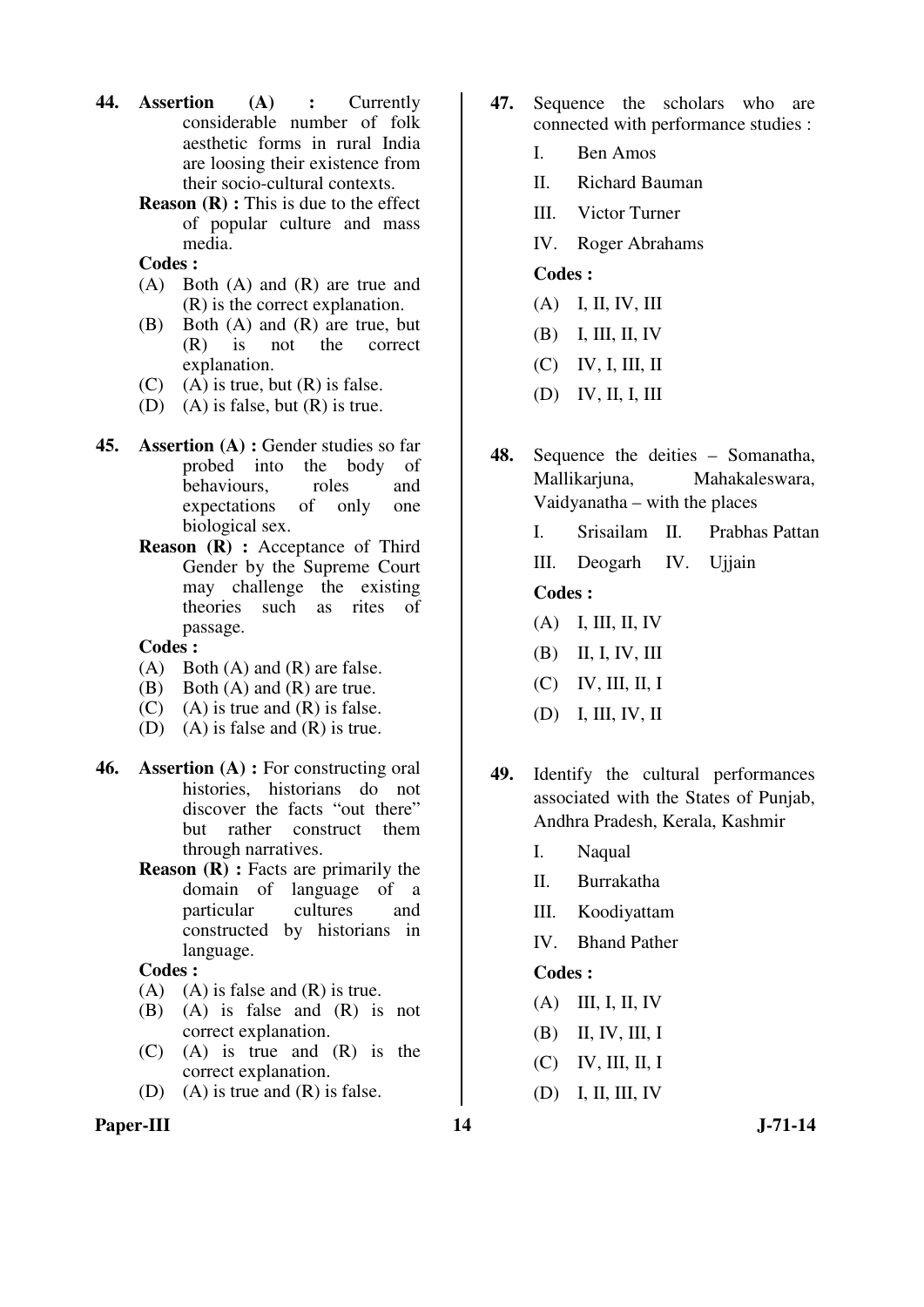- **44. अभिकथन (A)** : वर्तमान समय में ग्रामीण भारत के बड़ी संख्या में लोक सौन्दर्यात्मक रूप अपने सामाजिक-सांस्कृतिक संदर्भों में अस्तित्व खोते जा रहे हैं ।
	- **तर्क (R)** : यह लोकप्रिय संस्कृति और जनसंचार माध्यम के प्रभाव के कारण है ।
	- कूट:
	- $(A)$   $(A)$  और  $(R)$  दोनों सही हैं और  $(R)$ सही व्याख्या है ।
	- $(B)$   $(A)$  और  $(R)$  दोनों सही हैं और  $(R)$ सही व्याख्या नहीं है ।
	- (C)  $(A)$  सही है और (R) गलत है ।
	- (D)  $(A)$  गलत है और (R) सही है।
- 45. **अभिकथन (A)** : लिंग-अध्ययन ने अभी तक केवल एक जैविक यौनिकता की भूमिका, व्यवहार और अपेक्षाओं के निकाय में ही जाँच की है ।
	- **तर्क (R)** : उच्चतम न्यायालय द्रारा तीसरे लिंग की स्वीकृति जीवन-यात्रा-संस्कार जैसे वर्तमान सिद्धांतों को चनौती दी जा सकती है ।

कूट:

- $(A)$   $(A)$  और  $(R)$  दोनों गलत हैं।
- $(B)$   $(A)$  और  $(R)$  दोनों सही हैं।
- (C)  $(A)$  सही है और (R) गलत है।
- (D)  $(A)$  गलत है और  $(R)$  सही है।
- **46. अभिकथन (A)** : मौखिक इतिहास की निर्मिति के लिए इतिहास तथ्यों को 'बाहर' नहीं खोजते बल्कि आख्यानों के माध्यम से उनकी निर्मिति करते हैं ।
	- **तर्क (R)** : तथ्य प्रधानत: संस्कृति विशेष के भाषा-संसार में रहते हैं और इतिहासकारों द्वारा भाषा में निर्मिति होते हैं ।

कुट $:$ 

- (A)  $(A)$  गलत है और (R) सही है ।
- $(B)$   $(A)$  गलत है और  $(R)$  सही व्याख्या नहीं है $\perp$
- (C)  $(A)$  सही है और (R) सही व्याख्या है ।
- (D)  $(A)$  सही है और  $(R)$  गलत है।
- 47. प्रदर्शन-अध्ययन से जुड़े इन विद्वानों को सही अनक्रम दीजिए :
	- I. बेन एमोस
	- II. रिचर्ड बौमन
	- $III$  विक्टर टर्नर
	- $IV.$  रोजर अब्राहम
	- कूट:
	- (A) I, II, IV, III
	- (B) I, III, II, IV
	- (C) IV, I, III, II
	- (D) IV, II, I, III
- 48. सोमनाथ, मल्लिकार्जुन, महाकालेश्वर और वैधनाथ देवों का इन स्थानों से अनुक्रम बताइए
	- I. श्री सेलम
	- II. प्रभास पाटन
	- III. देवगढ
	- $IV$   $\overrightarrow{3}$ उज्जैन

कूट $:$ 

- (A) I, III, II, IV
- (B) II, I, IV, III
- (C) IV, III, II, I
- (D) I, III, IV, II
- **49.** ¯ÖÓ•ÖÖ²Ö, †ÖÓ¬ÖÐ ¯ÖϤêü¿Ö, Ûêú¸ü»Ö †Öî¸ü Ûú¿´Ö߸ü ¸üÖ•µÖÖë ÃÖê जुड़े सांस्कृतिक प्रदर्शनों का इनसे सम्बन्ध बताइए
	- I. नकल
	- II. बुरी कथा
	- III. कडियटटम
	- IV. भांड पाथर
	- कूट $:$
	- (A) III, I, II, IV
	- (B) II, IV, III, I
	- (C) IV, III, II, I
	- (D) I, II, III, IV

**J-71-14 15 Paper-III**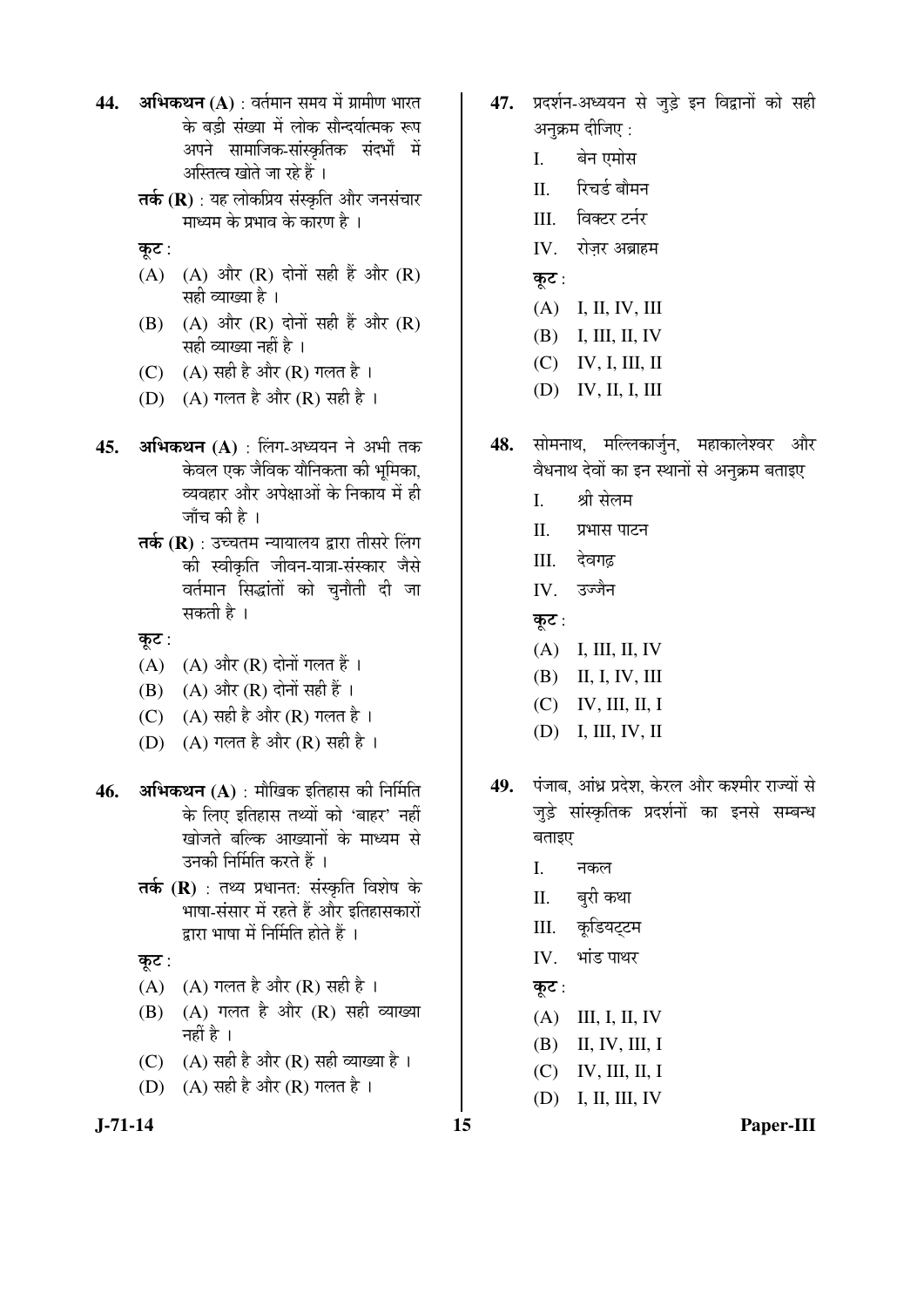- **50.** Geographically arrange the sacred mountains from South to North India :
	- (A) Nallamalai, Neelakant, Sabarimala, Sahyadris
	- (B) Sahyadris, Sabarimala, Nallamalai, Neelakant
	- (C) Sabarimala, Nallamalai, Sahyadris, Neelakant
	- (D) Neelakant, Sahyadris, Sabarimala, Nallamalai
- **51.** Sequence Shakti Pithas from South to North India :
	- (A) Kanchi, Srisailam, Kolhapur, Mysore
	- (B) Kanchi, Mysore, Srisailam, Kolhapur
	- (C) Kanchi, Kolhapur, Mysore, Srisailam
	- (D) Mysore, Kanchi, Srisailam, Kolhapur
- **52.** The sequence of Proppian functions that constitute preparatory part of the fairytales
	- (A) Absentation, interdiction, violation, reconnaissance, delivery, trickery, complicity
	- (B) Absentation, violation, trickery, interdiction, delivery, reconnaissance, complicity
	- (C) Absentation, violation, interdiction, delivery, trickery, complicity, reconnaissance
	- (D) Absentation, violation, interdiction, trickery, delivery, reconnaissance, complicity
- **53.** Sequence of life cycle ceremonies in India
	- I. Death II. Birth III. Marriage IV. Puberty **Codes :**  $(A)$  II, III, I, IV
	- (B) IV, III, II, I
	- (C) II, IV, III, I
	- (D) I, III, IV, II
- Paper-III 16 J-71-14
- **54.** Identify the profounders of the concepts – multiforms, migration, Indian Oedipus, performance setters – in the order of sequence
	- I. A.K. Ramanujan
	- II. Theodor Benfey
	- III. Louri Honko
	- IV. S. Blackburn

- (A) I, III, II, IV
- (B) II, IV, III, I
- (C) IV, I, II, III
- (D) III, II, I, IV
- **55.** Sequence the places associated with the epic Ramayana from North to South
	- I. Rameshwaram
	- II. Panchavati
	- III. Lanka
	- IV. Ayodhya

# **Codes :**

- (A) I, II, III, IV
- (B) II, IV, I, III
- (C) IV, II, I, III
- (D) IV, I, II, III
- **56.** Identify the dance forms from East to West in order of sequence
	- I. Kalbelia
	- II. Bihu
	- III. Garba
	- IV. Gambhira

- (A) IV, I, III, II
- (B) II, IV, I, III
- (C) III, II, IV, I
- (D) I, III, II, IV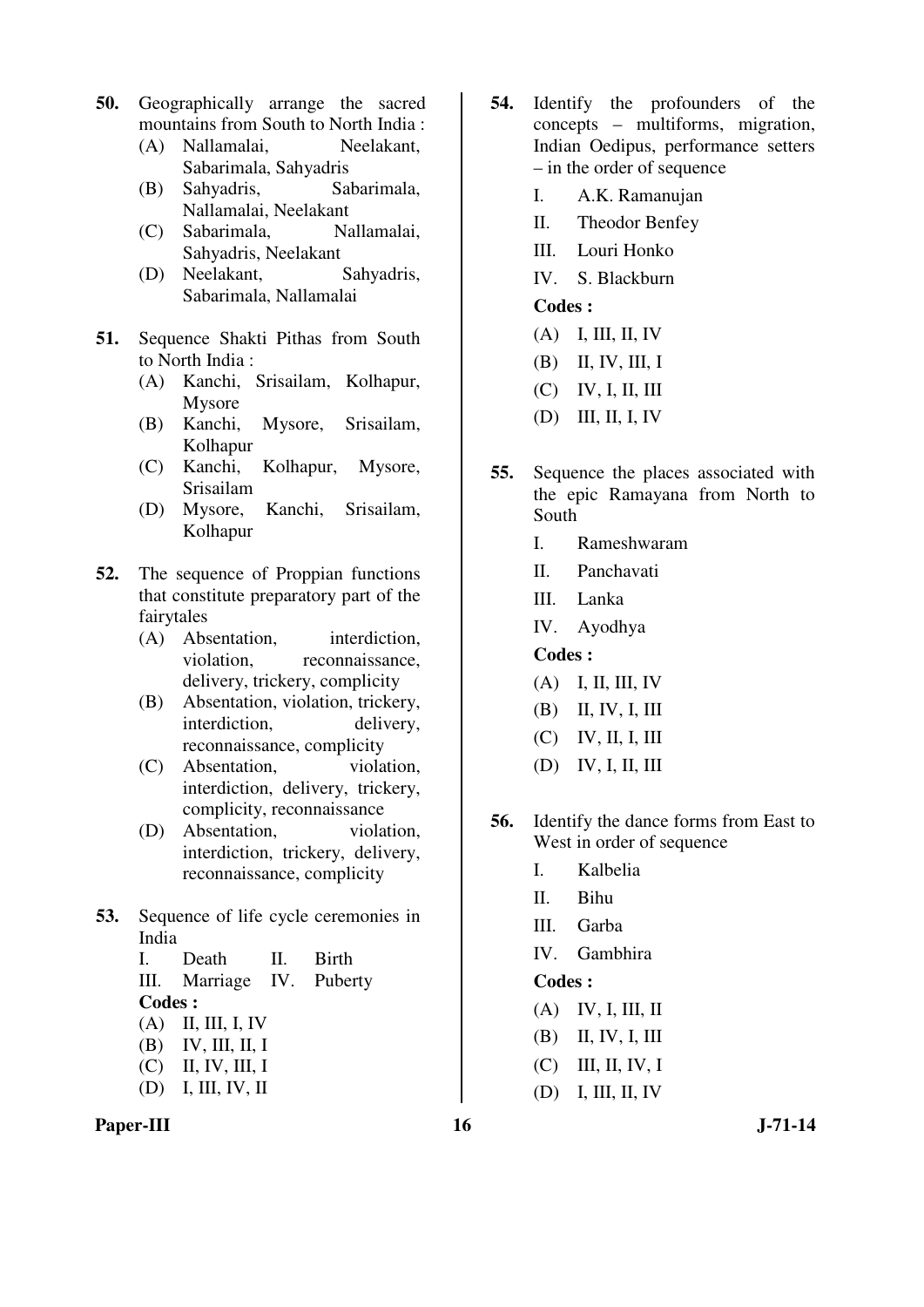- 50. इन पवित्र पर्वतों को दक्षिण से उत्तर भारत के लिए भौगोलिक रूप से क्रम दीजिए :
	- $(A)$  नल्लामलाई, नीलकांत, सबरीमाला, सह्याद्रि
	- (B) सह्याद्रि. सबरीमाला. नल्लामलाई. नीलकांत
	- $(C)$  सबरीमाला, नल्लामलाई, सह्याद्रि, नीलकांत
	- $(D)$  नीलकांत, सह्याद्रि, सबरीमाला, नल्लामलाई
- 51. इन शक्ति पीठों को दक्षिण से उत्तर की ओर सही अनुक्रम दीजिए :
	- (A) कांची, श्री सेलम, कोल्हापुर, मैसूर
	- (B) कांची, मैसुर, श्री सेलम, कोल्हापुर
	- (C) कांची, कोल्हापुर, मैसुर, श्री सेलम
	- (D) मैसुर, कांची, श्री सेलम, कोल्हापुर
- 52. परीकथाओं के प्रारम्भिक भाग के प्रॉप्पीयन प्रकार्यों को सही अनुक्रम दीजिए :
	- $(A)$  अनुपरस्थितीयन, निषेध, अतिक्रमण, टोह, निष्पादन, छल, अनिच्छित सहायता
	- (B) अनुपरस्थितीयन, अतिक्रमण, छल, निषेध, <u>निष्पादन, टोह, अनिच्छित सहायता</u>
	- (C) अनुपरस्थितीयन, अतिक्रमण, निषेध, <u>निष्पादन, छल, अनिच्छित सहायता, टोह</u>
	- (D) अनुपरस्थितीयन, अतिक्रमण, निषेध, छल, निष्पादन, टोह, अनिच्छित सहायता
- 53. भारत में जीवन चक्र समारोहों का सही अनुक्रम बताइए $\cdot$ 
	- I. मृत्यु
	- II. जन्म
	- $III.$  विवाह
	- $IV.$  यौवनागम
	- कूट :
	- (A) II, III, I, IV
	- (B) IV, III, II, I
	- (C) II, IV, III, I
	- (D) I, III, IV, II



- 54. इन अवधारणाओं के संस्थापकों को सही अनक्रम दीजिए : बहुरूप, प्रवासन, भारतीय इडिपस, प्रदर्शन निर्धारक
	- I. ए.के. रामानुजन
	- II. थियोडोर बेनफे
	- III. लॉरी होंको
	- IV. एस. ब्लैकबर्न
	- कूट :
	- (A) I, III, II, IV
	- (B) II, IV, III, I
	- (C) IV, I, II, III
	- (D) III, II, I, IV
- **55.** रामायण महाकाव्य से सम्बद्ध इन स्थानों को उत्तर से दक्षिण की ओर सही अनुक्रम दीजिए
	- I. रामेश्वरम्
	- $II$  पंचवटी
	- III. लंका
	- IV. अयोध्या
	- कूट:
	- (A) I, II, III, IV
	- (B) II, IV, I, III
	- (C) IV, II, I, III
	- (D) IV, I, II, III
- 56. इन नृत्यों का पूर्व से पश्चिम सही अनुक्रम दीजिए
	- I. कालबेलिया
	- II. बीह्
	- III. गरबा
	- $IV.$  गंभीरा
	- कुट $:$
	- (A) IV, I, III, II
	- (B) II, IV, I, III
	- (C) III, II, IV, I
	- (D) I, III, II, IV

**J-71-14 17 Paper-III**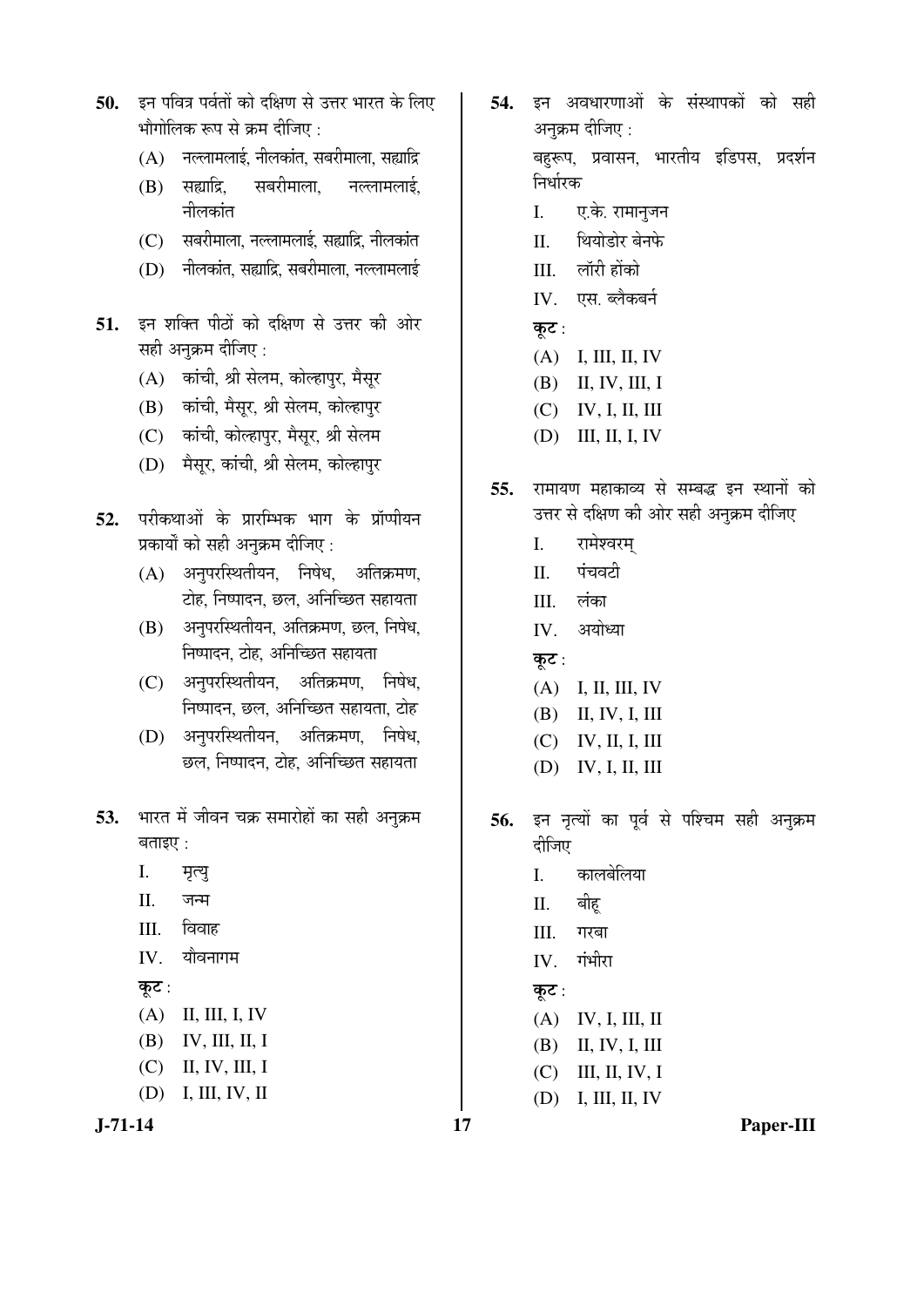- **57.** Correct sequence of Indian folklorists from South to North is
	- I. Krishnadev Upadhyaya
	- II. Narayana Rao
	- III. Hem Barua
	- IV. Vaanamaamalai

- (A) IV, II, I, III
- (B) II, I, IV, III
- (C) III, IV, II, I
- (D) I, III, IV, II
- **58.** Give the correct order of Calenderic festivals celebrated in India
	- I. Baisakhi
	- II. Deepavali
	- III. Makara Sankranti
	- IV. Ganesh Chaturthi

#### **Codes :**

- (A) I, III, IV, II
- (B) II, IV, I, III
- (C) III, I, IV, II
- (D) III, II, I, IV

## **59.** Correct sequence of Indian folklorists is

- (A) Jawaharlal Handoo, Ravinder Bhramar, Satyendra, Devendra Satyarthi
- (B) Satyendra, Jawaharlal Handoo, Devendra Satyarthi, Ravinder Bhramar
- (C) Ravinder Bhramar, Satyendra, Jawaharlal Handoo, Devendra Satyarthi
- (D) Devendra Satyarthi, Satyendra, Ravinder Bhramar, Jawaharlal Handoo
- **60.** Identify the correct order of genres put according to the stages of childhood to death
	- (A) crying songs, play songs, puberty songs, lullaby
	- (B) play songs, puberty songs, crying songs, lullaby
	- (C) lullaby, play songs, puberty songs, crying songs
	- (D) lullaby, play songs, crying songs, puberty songs

# **61.** Match the following :

|           | (D)           | I, III, IV, II                                                |     |                |                                  | $List-I$                         |                       |                                | $List - II$      |
|-----------|---------------|---------------------------------------------------------------|-----|----------------|----------------------------------|----------------------------------|-----------------------|--------------------------------|------------------|
|           |               |                                                               |     | Ι.             | Binary                           |                                  |                       |                                | 1. Kaarrle Krohn |
| 58.       |               | Give the correct order of Calenderic                          |     |                | opposites                        |                                  |                       |                                |                  |
|           |               | festivals celebrated in India                                 |     | П.             | Comparative                      |                                  |                       | 2. Levi Strauss                |                  |
|           | I.            | Baisakhi                                                      |     |                | Philology                        |                                  |                       |                                |                  |
|           | П.            | Deepavali                                                     |     |                | III. Historical-                 |                                  |                       | 3. Richard                     |                  |
|           | III.          | Makara Sankranti                                              |     |                | Geographical<br>Method           |                                  |                       | <b>Bauman</b>                  |                  |
|           | IV.           | Ganesh Chaturthi                                              |     |                | IV. Performance                  |                                  |                       | 4. Max Muller                  |                  |
|           | <b>Codes:</b> |                                                               |     |                | Approach                         |                                  |                       |                                |                  |
|           | (A)           | I, III, IV, II                                                |     |                | <b>Codes:</b>                    |                                  |                       |                                |                  |
|           | (B)           | II, IV, I, III                                                |     | (A)            | $\mathbf I$<br>$\overline{4}$    | $\mathbf{I}$<br>$\mathfrak{Z}$   | III<br>$\overline{2}$ | IV<br>$\mathbf{1}$             |                  |
|           | (C)           |                                                               |     | (B)            | $\overline{2}$                   | $\overline{4}$                   | $\mathbf{1}$          | 3                              |                  |
|           |               | III, I, IV, II                                                |     | (C)            | 2                                | 3                                | $\overline{4}$        | $\mathbf{1}$                   |                  |
|           | (D)           | III, II, I, IV                                                |     | (D)            | $\mathbf{1}$                     | 3                                | $\overline{2}$        | $\overline{4}$                 |                  |
| 59.       |               | Correct sequence of Indian folklorists                        | 62. |                | Match the following:             |                                  |                       |                                |                  |
|           | is            |                                                               |     |                | $List-I$                         |                                  |                       | $List - II$                    |                  |
|           | (A)           | Jawaharlal Handoo, Ravinder<br>Bhramar, Satyendra, Devendra   |     | $\mathbf{I}$ . | Guru Granth<br>Sahib             |                                  | 1.                    | Judaism                        |                  |
|           |               | Satyarthi                                                     |     | П.             | Talmud                           |                                  | 2.                    |                                | <b>Buddhism</b>  |
|           | (B)           | Satyendra, Jawaharlal Handoo,<br>Devendra Satyarthi, Ravinder |     |                | III. Zend-Avesta                 |                                  | 3.                    | anism                          | Zoroastri-       |
|           |               | <b>Bhramar</b>                                                |     |                | IV. Dhammapada 4.                |                                  |                       | Sikhism                        |                  |
|           | (C)           | Ravinder Bhramar, Satyendra,                                  |     |                | <b>Codes:</b>                    |                                  |                       |                                |                  |
|           |               | Jawaharlal Handoo, Devendra                                   |     |                | I                                | $\mathbf{I}$                     | Ш                     | IV                             |                  |
|           |               | Satyarthi                                                     |     | (A)            | $\overline{4}$                   | $\mathbf{1}$                     | 3                     | $\overline{2}$                 |                  |
|           | (D)           | Devendra Satyarthi, Satyendra,                                |     | (B)            | $\mathfrak{Z}$<br>$\overline{2}$ | $\overline{2}$<br>$\overline{4}$ | $\mathbf{1}$          | $\overline{4}$                 |                  |
|           |               | Ravinder Bhramar, Jawaharlal<br>Handoo                        |     | (C)<br>(D)     | $\mathbf{1}$                     | $\overline{3}$                   | 3<br>$\overline{4}$   | $\mathbf{1}$<br>$\overline{2}$ |                  |
|           |               |                                                               |     |                |                                  |                                  |                       |                                |                  |
| Paper-III |               |                                                               | 18  |                |                                  |                                  |                       |                                | $J - 71 - 14$    |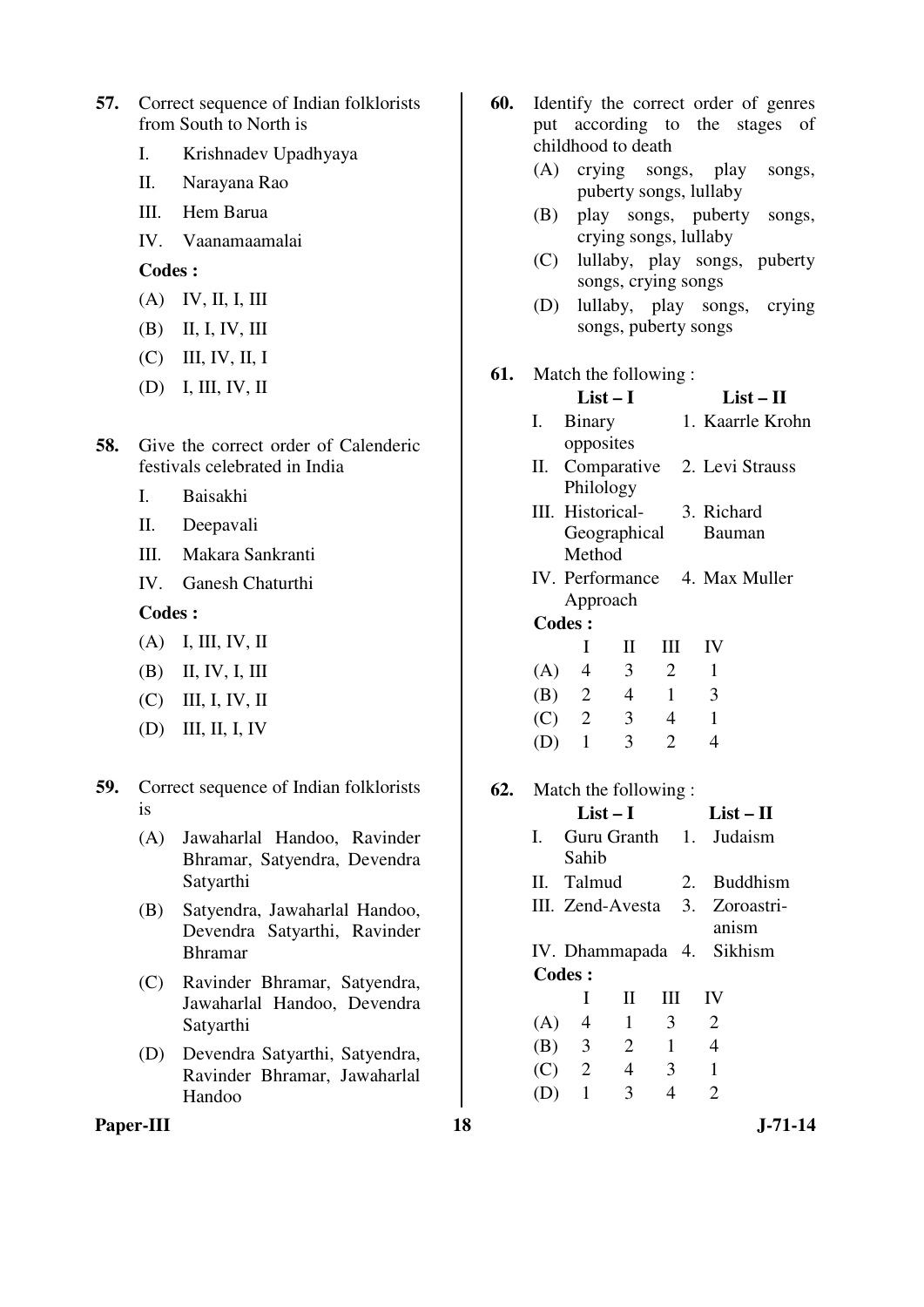| 57.    इन भारतीय लोकवार्ताकारों को दक्षिण से उत्तर की |
|-------------------------------------------------------|
| ओर सही अनुक्रम दीजिए :                                |

- $I.$ कृष्णदेव उपाध्याय
- $\rm{II}.$ नारायण राव
- III. हेम बरुआ
- IV. वानामामलाई

कूट :

- $(A)$  IV, II, I, III
- (B) II, I, IV, III
- $(C)$  III, IV, II, I
- $(D)$  I, III, IV, II
- 58. भारत में मनाए जाने वाले इन त्योहारों को पंचांग (केलैण्डर) के अनुसार सही क्रम दीजिए:
	- बैसाखी  $\overline{L}$
	- दीपावली  $\Pi$ .
	- III. मकर संक्रांति
	- IV. गणेश चतुर्थी

कूट:

- $(A)$  I, III, IV, II
- $(B)$  II, IV, I, III
- $(C)$  III, I, IV, II
- $(D)$  III, II, I, IV
- 59. इन भारतीय लोकवार्ताकारों का सही अनुक्रम क्या है ?
	- (A) जवाहरलाल हांडू, रवीन्द्र भ्रमर, सत्येन्द्र, देवेन्द्र सत्यार्थी
	- (B) सत्येन्द्र, जवाहरलाल देवेन्द्र हांडू, सत्यार्थी, रवीन्द्र भ्रमर
	- (C) रवीन्द्र भ्रमर, सत्येन्द्र, जवाहरलाल हांडू, देवेन्द्र सत्यार्थी
	- (D) देवेन्द्र सत्यार्थी, सत्येन्द्र, रवीन्द्र भ्रमर, जवाहरलाल हांडू
- बचपन से मृत्यु तक की अवस्थाओं से जुड़ी इन 60. विधाओं को सही अनुक्रम दीजिए:
	- (A) क्रंदन गीत, क्रीड़ा गीत, यौवनागम गीत, लोरी
	- (B) क्रीड़ा गीत, यौवनागम गीत, क्रंदन गीत, लोरी
	- (C) लोरी, क्रीडा गीत, यौवनागम गीत, क्रंदन गीत
	- (D) लोरी, क्रीड़ा गीत, क्रंदन गीत, यौवनागम गीत

# **61.** सुमेलित कीजिए:

|       | सूची – I           |                |                             | सूची – II        |
|-------|--------------------|----------------|-----------------------------|------------------|
|       | I. द्विचर विरोधी   |                |                             | 1. कार्ले क्रोहन |
|       | II. तुलनात्मक      |                |                             | 2. लेवी-स्ट्रॉस  |
|       | भाषाशास्त्र        |                |                             |                  |
|       | III. ऐतिहासिक-     |                | $\mathcal{F}_{\mathcal{A}}$ | रिचर्ड बौमेन     |
|       |                    | भौगोलिक पद्धति |                             |                  |
|       | IV. प्रदर्शन उपागम |                |                             | 4. मैक्स मूलर    |
| कूट : |                    |                |                             |                  |
|       | I                  | Н              | Ш                           | IV               |
| (A)   | $\overline{4}$     | 3              | $\overline{2}$              | $\mathbf{1}$     |
| (B)   | $\overline{2}$     | $\overline{4}$ | $\mathbf{1}$                | 3                |
| (C)   | $\overline{2}$     | 3              | 4                           | 1                |
| (D)   | 1                  | 3              | 2                           | 4                |

**62.** सुमेलित कीजिए:

|       | सूची – I          |                  |    | सूची – II        |
|-------|-------------------|------------------|----|------------------|
| I.    |                   | गुरु ग्रंथ साहिब |    | यहूदी धर्म<br>1. |
|       | II. तालमुद        |                  | 2. | बौद्ध धर्म       |
|       | III. जेंद-एवेस्ता |                  | 3. | पारसी धर्म       |
|       | IV. धम्म पद       |                  |    | 4. सिख धर्म      |
| कूट : |                   |                  |    |                  |
|       | Ι                 | $\mathbf{I}$     | Ш  | IV               |
| (A)   | $\overline{4}$    | 1                | 3  | $\overline{2}$   |
| (B)   | 3                 | $\overline{2}$   | 1  | 4                |
| (C)   | $\overline{2}$    | 4                | 3  | 1                |
| (D)   | 1                 | 3                |    | $\overline{2}$   |
|       |                   |                  |    |                  |

 $J - 71 - 14$ 

19

Paper-III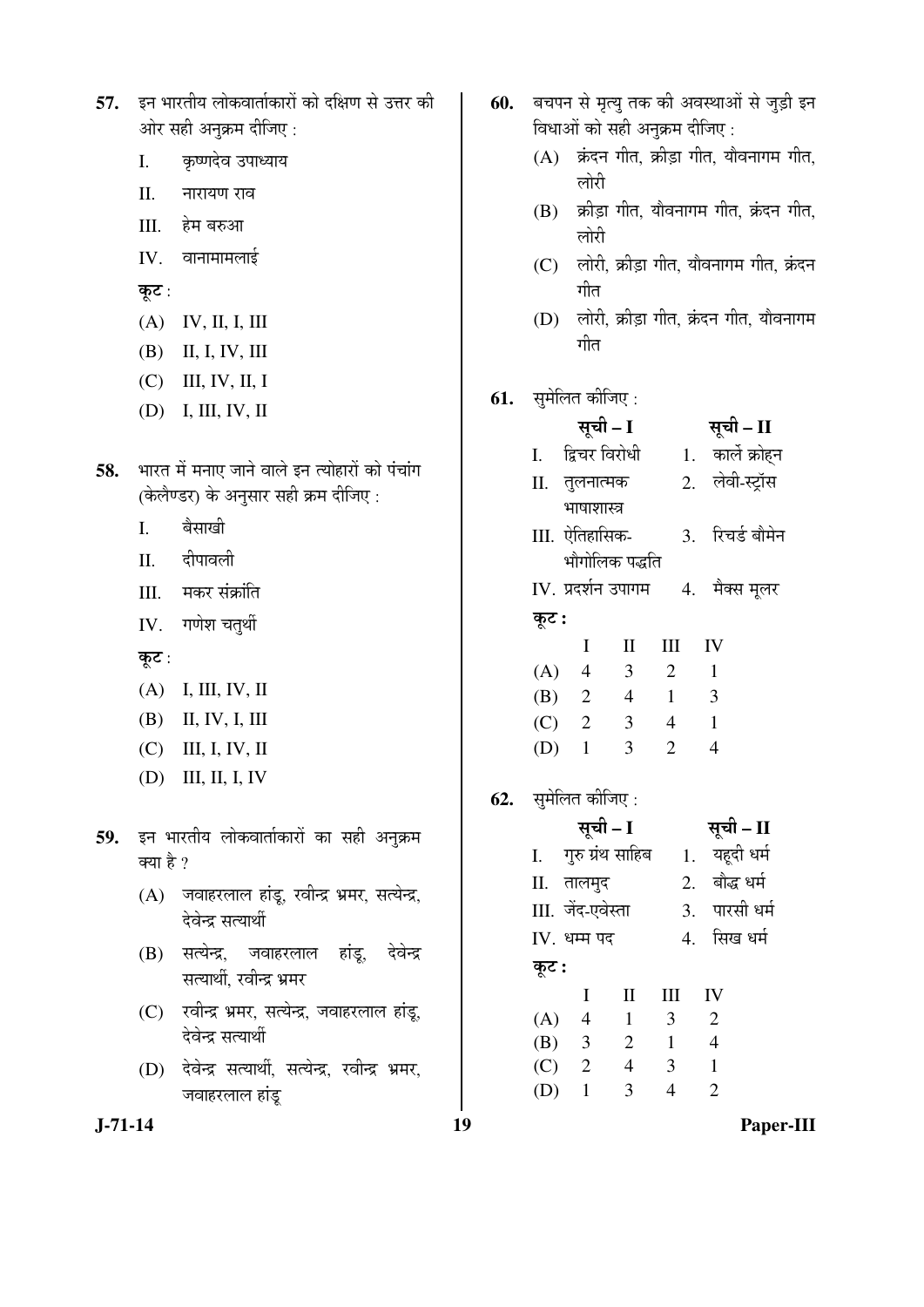| 63. |                | Match the following:         |                |                        |                                           |
|-----|----------------|------------------------------|----------------|------------------------|-------------------------------------------|
|     |                | $List-I$                     |                |                        | $List-II$                                 |
|     | I. —           |                              |                | Tribal Heritage 1.     | Sankar Sen                                |
|     |                | of India                     |                |                        | Gupta                                     |
|     |                | India                        |                | II. Folk Theatre of 2. | J. Handoo                                 |
|     |                | III. Folklore                |                | 3.                     | <b>Balwant</b>                            |
|     |                | Research in<br>India         |                |                        | Gargi                                     |
|     |                | of Indian Folk<br>Literature |                |                        | IV. A Bibliography 4. S.C. Dube           |
|     |                | <b>Codes:</b>                |                |                        |                                           |
|     |                | I                            | П              | Ш                      | IV                                        |
|     |                | $(A)$ 3                      | $\overline{2}$ | 1                      | $\overline{4}$                            |
|     |                | (B) 2 3                      |                | $\overline{4}$         | 1                                         |
|     |                | $(C)$ 4                      | $\overline{3}$ | $\mathbf{1}$           | $\overline{2}$                            |
|     |                | $(D)$ 1                      | $\overline{4}$ | 2                      | 3                                         |
| 64. |                |                              |                | Match the following:   |                                           |
|     |                |                              |                |                        |                                           |
|     |                | $List-I$                     |                |                        | $List - II$                               |
|     | $\mathbf{I}$ . | Tulu                         |                | 1. Palnadu             |                                           |
|     |                |                              |                |                        | II. Manipuri 2. Annanmaar<br>Swami Kathai |
|     |                | III. Tamil                   |                | 3. Siri                |                                           |
|     |                |                              |                |                        | IV. Telugu 4. Khamba Thoibi               |
|     |                | <b>Codes:</b>                |                |                        |                                           |
|     |                | I                            | $\rm{II}$      | $\rm III$              | IV                                        |
|     |                | (A) 4 3                      |                | 1                      | $\overline{\phantom{a}}$                  |
|     |                |                              |                | (B) 3 4 2 1            |                                           |
|     |                | $(C)$ 2 4 3                  |                |                        | $\blacksquare$                            |
|     |                | $(D)$ 1                      | $\overline{2}$ | $\overline{4}$         | 3                                         |
| 65. |                | correctly matched?           |                |                        | Which one of the following pairs is       |
|     |                |                              |                | (A) Bhishma – Ramayana |                                           |
|     |                |                              |                |                        | (B) Manthara - Mahabharata                |
|     |                |                              |                |                        | (C) Kalidasa – Kumara Sambhavam           |

- **66.** Which one of the following pairs is correctly matched ? (A) Peter Claus – Performance Studies (B) Alan Dundes – Fables of the ancients (C) Levi-Strauss – Narrative inquiry (D) Benjamin – Deathlore Cohen **67.** Which one of the following pairs is not correctly matched ?  $(A)$  Research that  $$ aims at finding a solution for an immediate problem facing a society is – Applied Research (B) concerns with Research that  $$ generalizations to formulate a theory is – Fundamental Research (C) Research that relate to some abstract idea or theory is – Conceptual Research (D) Research that relies on experience alone is Scientific Research
- **68.** Which one of the following pairs is not correctly matched ?
	- (A) Janapada Kannada
	- (B) Lok Sanskriti Manipuri
	- (C) Lok Sahitya Bengali
	- (D) Lokavarta Hindi

Paper-III 20 J-71-14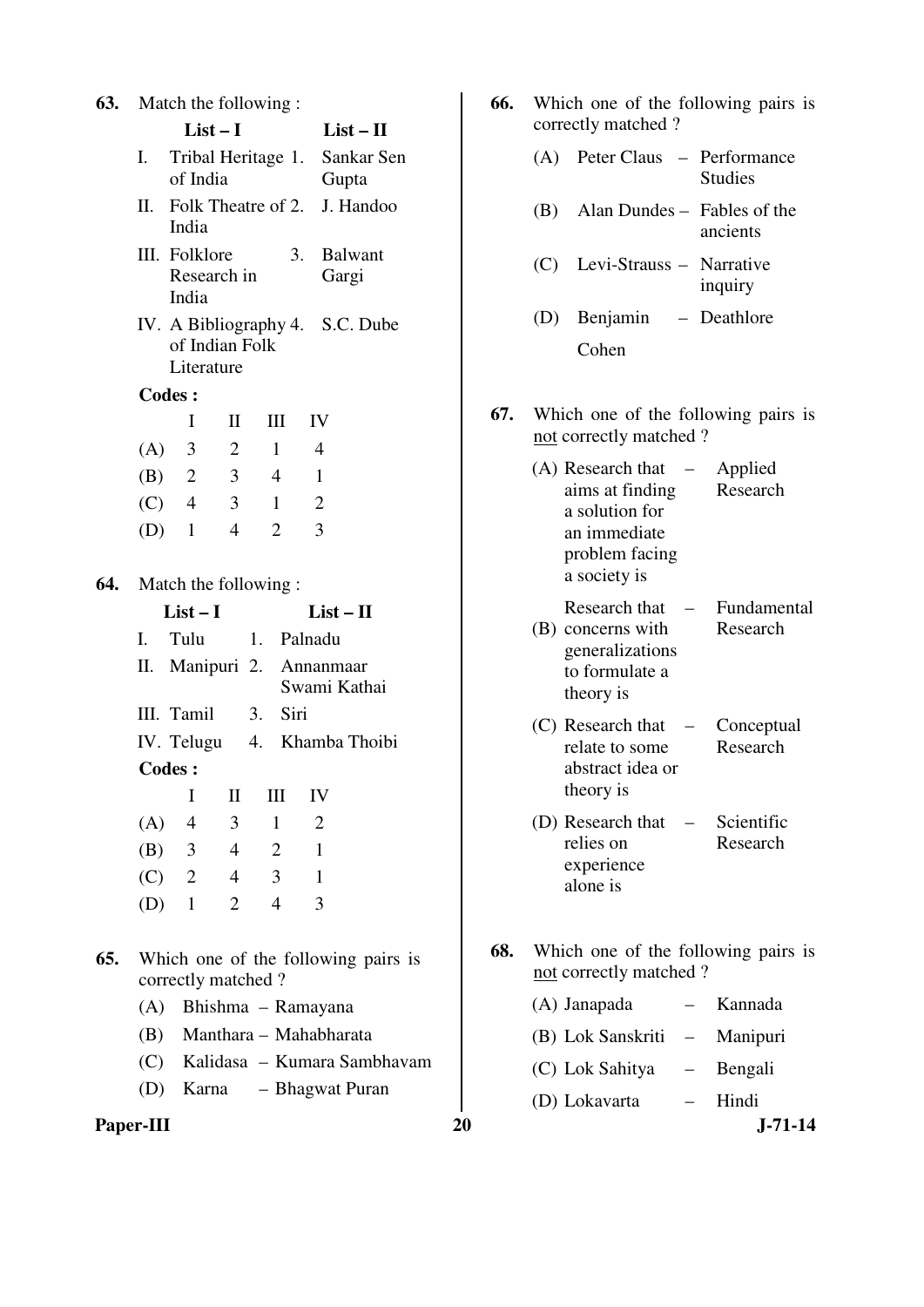|         | <b>63.</b> सुमेलित कीजिए :                         |                         |                     |                                        |
|---------|----------------------------------------------------|-------------------------|---------------------|----------------------------------------|
|         | सूची - I                                           |                         |                     | सूची – II                              |
|         |                                                    |                         |                     | I. ट्राइबल हेरिटेज़ 1. शंकर सेन        |
|         | ऑफ इंडिया                                          |                         |                     | गुप्ता                                 |
|         |                                                    |                         |                     | II. फोक थियेटर ऑफ 2. जे. हांडू         |
|         | इंडिया                                             |                         |                     |                                        |
|         |                                                    |                         |                     | III. फोकलोर रिसर्च इन 3. बलवन्त गार्गी |
|         | इंडिया                                             |                         |                     |                                        |
|         |                                                    |                         |                     | IV. बिब्लोग्राफी ऑफ 4. एस.सी. दुबे     |
|         | इंडियन फोक                                         |                         |                     |                                        |
|         | लिट्रेचर                                           |                         |                     |                                        |
| कूट :   |                                                    |                         |                     |                                        |
|         |                                                    |                         | I II III IV         |                                        |
|         | (A) 3 2 1 4                                        |                         |                     |                                        |
|         | (B) 2 3 4 1                                        |                         |                     |                                        |
|         | $(C)$ 4 3 1 2                                      |                         |                     |                                        |
|         | (D) $1 \t 4 \t 2 \t 3$                             |                         |                     |                                        |
|         | 64. सुमेलित कीजिए :                                |                         |                     |                                        |
|         | सूची – I                                           |                         |                     | सूची – II                              |
|         |                                                    |                         |                     |                                        |
|         | I. टुलु   1. पलनादु                                |                         |                     | II. मणिपुरी 2. अन्नामार स्वामी कथाई    |
|         |                                                    |                         |                     |                                        |
|         |                                                    |                         |                     |                                        |
|         | III. तमिल 3. सिरी                                  |                         |                     |                                        |
|         | IV. तेलुगु 4. खम्बा थोइबी                          |                         |                     |                                        |
| कूट :   |                                                    |                         |                     |                                        |
|         | I                                                  | II                      | Ш<br>$\overline{1}$ | IV<br>$\overline{2}$                   |
|         | (A) 4                                              | $\overline{\mathbf{3}}$ |                     | $\overline{1}$                         |
|         | (B) $3 \t 4 \t 2$<br>$(C)$ 2 4 3                   |                         |                     | $\overline{1}$                         |
| $(D)$ 1 |                                                    | 2                       | $\overline{4}$      | $\overline{\mathbf{3}}$                |
|         |                                                    |                         |                     |                                        |
|         | 65. इनमें से कौन सा युग्म सुमेलित है ?             |                         |                     |                                        |
|         | $(A)$ भीष्म – रामायण                               |                         |                     |                                        |
|         | (B) मंथरा – महाभारत                                |                         |                     |                                        |
|         | (C) कालिदास – कुमार संभव<br>(D) कर्ण – भगवद् पुराण |                         |                     |                                        |

- **66.** इनमें से कौन सा युग्म सुमेलित है ?  $(A)$  पीटर क्लॉस – प्रदर्शन अध्ययन  $(B)$  एलन डूंडिस – पूर्वजों की कहानियाँ (C) लेवी-स्ट्रॉस – आख्यानपरक पड़ताल (D) बेंजामिन कोहेन – मृत्यु-वार्ता **67.** इनमें से कौन सा युग्म सुमेलित नहीं है ?  $(A)$  वह शोध जो समाज  $-$ के समक्ष तात्कालिक समस्या का समाधान खोजने का लक्ष्य रखता है अनुप्रयुक्त शोध  $(B)$  वह शोध जो किसी  $-$ सिद्धांत को सूत्रबद्ध करने के लिए सामान्यीकरण पर केंद्रित होता है आधारमूर्त शोध  $(C)$  वह शोध जो किसी  $-$ अमूर्त विचार या सिद्धांत से सम्बद्ध होता है अवधारणात्मक शोध (D) वह शोध जो केवल  $-$ अनुभव पर निर्भर होता है वैज्ञानिक शोध **68.** इनमें से कौन सा युग्म सुमेलित नहीं है ?  $(A)$  जनपद – कन्नड  $(B)$  लोकसंस्कृति – मणिपुरी
	- $(C)$  लोक साहित्य बंगला
	- $(D)$  लोकवार्ता हिंदी

**J-71-14 21 Paper-III**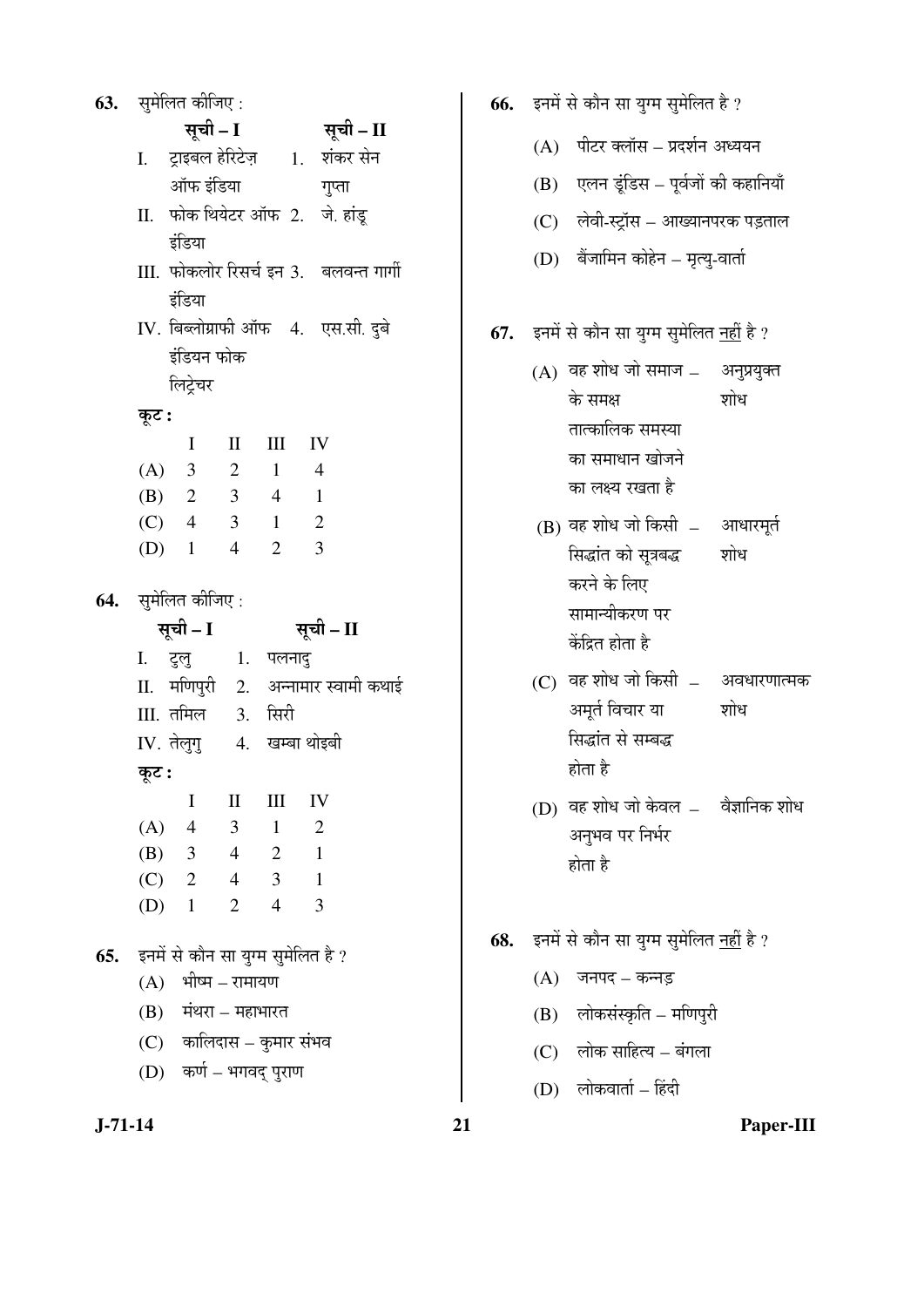- **69.** Which one of the following pairs is not correctly matched ?
	- (A) Balinese cockfight – Clifford Geertz
	- (B) Anthropology of Experience – Victor Turner
	- (C) Narrative Identity – Focault
	- (D) Heteroglossia Bakhtin
- **70.** Which one of the following pairs (festival and the place) is correctly matched ?
	- (A) Bonalu Odisha
	- (B) Raja Parba Manipur
	- (C) Shigmo Goa
	- (D) Pongal Rajasthan
- **71.** Which two of the following pairs are correctly matched ?
	- I. Ugadi Chaitramasa
	- II. Madelpuranam Caste myth of weavers
	- III. Indian Oedipus Margaret Mills
	- IV. Gadamer Philosophical **Hermeneutics**

- (A) I and III
- (B) I and II
- (C) III and IV
- (D) I and IV

## Paper-III 22 J-71-14

- **72.** Which one of the following pair is not correctly matched ?
	- (A) In research method, purposive selection of particular units – Deliberate sampling (B) Selection of – Systematic
	- entire units sampling  $(C)$  Each and every  $-$ – Simple
	- unit has an equal chance of inclusion random sampling
	- (D) If the units do not constitute a homogenous group – Stratified sampling
- **73.** Which one of the following pairs is correctly matched ?
	- (A) Tales ending with a question are – Fairy tales
	- (B) Tales ending with a question are – Supernatural tales
	- (C) Tales ending with a question are – Dilemma tales
	- (D) Tales ending with a question are – Numskull tales
- **74.** Which one of the following pairs is not correctly matched ? (A) Alan Dundes – America
	- (B) Marcel Mauss France
	- (C) Louri Honko Finland
	- (D) Radcliffe Brown Germany
- **75.** Which one is not correctly matched ?
	- (A) Tamasha is social type of folk drama of Maharashtra.
	- (B) Jatra is a socio-religious folk drama of Bengal
	- (C) Nautanki is religious folk drama of Gujarat
	- (D) Raslila is religious folk drama of Uttar Pradesh
		-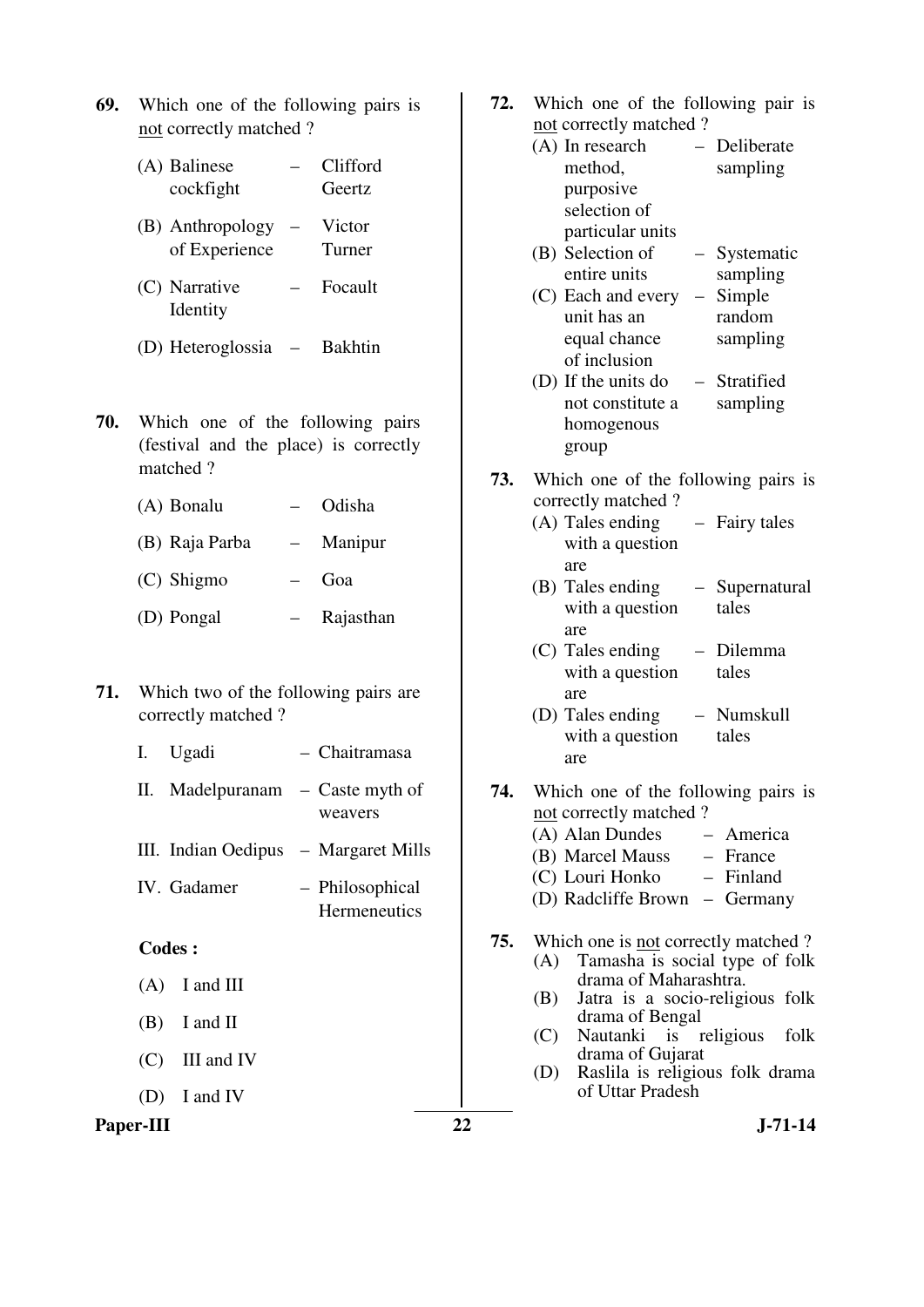- **69.** इनमें से कौन सा युग्म सुमेलित नहीं है ?
	- $(A)$  बाली का कुक्कुट युद्ध क्लिफोर्ड ग्रिज़
	- (B) अनुभव का नृविज्ञान विक्टर टर्नर
	- (C) आख्यानपरक अस्मित फोकौल्ट
	- $(D)$  विषम भाषीयता बाख्तीन
- 70. इनमें से कौन सा युग्म (उत्सव और स्थल) सुमेलित है ?
	- $(A)$  बोनालू ओडिशा
	- (B) राजपर्ब मणिपुर
	- $(C)$  शिगमो गोवा
	- (D) पोंगल राजस्थान
- 71. इनमें से कौन से दो युग्म सुमेलित हैं ?
	- I. उगाडी चैत्रमास
	- II. मादेलपुरणम बुनकरों का जाति-मिथक
	- III. इंडियन इडिप्स मार्ग्रेट मिल्स
	- $IV.$  गार्डेमर दार्शनिक शास्त्रमीमांसा
	- कूट :
	- $(A)$  I और III
	- $(B)$  I और II
	- (C) III और IV
	- $(D)$  I और IV

- 72. इनमें से कौन सा युग्म सुमेलित नहीं है ?
	- $(A)$  शोध विधि में विशेष  $-$  सोद्देश्य नमूना इकाइयों का सप्रयोजन चयन संग्रह
	- $(B)$  सभी इकाइयों का चुनाव – सुव्यवस्थित नमुना संग्रह
	- (C) प्रत्येक इकाई को समावेश का समान अवसर
- साधारण यादच्छिक नमूना संग्रह
- (D) इकाई के समरूप समूह के निर्माण न करने की स्थिति – स्तरित नमुना संग्रह
- 73. इनमें से कौन सा युग्म सुमेलित है ?
	- $(A)$  प्रश्न पर समाप्त होने वाली कथा – परीकथा
		- (B) प्रश्न पर समाप्त होने वाली कथा – अतिप्राकृत कथा
		- $(C)$  प्रश्न पर समाप्त होने वाली कथा – दुविधा कथा
		- (D) प्रश्न पर समाप्त होने वाली कथा – मुर्ख-कथा
- 74. इनमें से कौन सा युग्म सुमेलित नहीं है ?
	- (A) एलन डूंडिस अमेरीका
	- $(B)$  मार्सेल मौस फ्रांस
	- (C) लौरी होंको फिनलैंड
	- $(D)$  रेडक्लीफ ब्राऊन जर्मनी
- 75. **इनमें से कौन सा कथन सही नहीं** है ?
	- $(A)$  तमाशा महाराष्ट्र के लोक-नाटक का सामाजिक प्ररूप है ।
	- $(B)$  जात्रा बंगाल का सामाजिक धार्मिक लोक-नाटक है ।
	- $(C)$  नौटंकी गुजरात का धार्मिक लोक नाटक है ।
	- (D) रासलीला उत्तर प्रदेश का धार्मिक लोक नाटक है ।

**J-71-14 23 Paper-III**